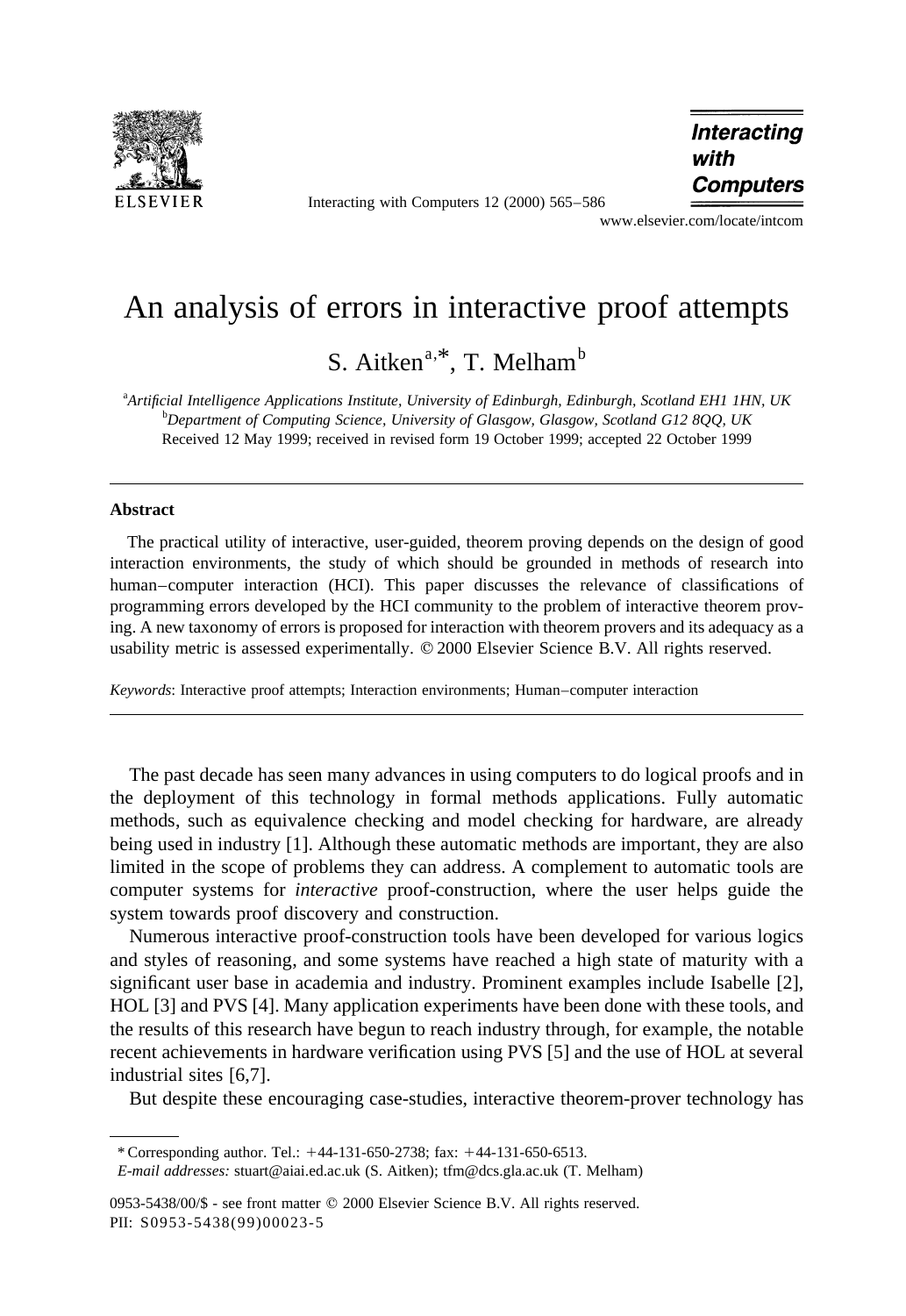still not attained really widespread use in actual industrial practice. One commonly-cited obstacle has been the poor quality of interaction environment historically provided by most systems. In response to this, several projects have been undertaken to develop good interfaces for specific systems. Notable examples include the XIsabelle GUI for the Isabelle theorem prover [8], the CHOL [9] and TkHOL [10] graphical interfaces for the HOL system, the CtCoq interface for the Coq theorem prover [11,12], and the graphically driven Jape system [13]. Another line of work is represented by the emacs interface to PVS and the more generic Proof General interface [14], which is also based on emacs and has been customised for several theorem-proving systems.

The results of these efforts have been encouraging, although many interaction problems remain unsolved. But regardless of the success or failure of these experiments, designers of interfaces to proof systems have rarely drawn explicitly upon research in HCI or employed user-centred design methods. This paper describes work undertaken as part of an initiative to rectify this lack of analysis.

The ITP Project at the University of Glasgow aimed to apply the principles and methods of HCI to the analysis and design of interaction with theorem-proving systems. We have applied Norman's activity model [15], task modelling, and knowledge modelling techniques to gain a wide understanding of user–system interaction. We believe that new proof tools should solve real usability problems, hence our research is initially concerned with identifying and understanding usability problems. Others are investigating the formal specification of the interface and cognitive mechanisms [16,17].

In this article, we focus on user errors in interactive proof construction. Our starting point is the observation that interactive theorem provers are often embedded in programming environments, in such a way that proof generation is achieved through function application and computation over data objects representing theorems (although the user need not think of the activity in these terms). Using such a system has much in common with programming; syntactically complex objects are constructed and manipulated, and the construction is a piecemeal process guided by plans at a semantic level.

Programming and properties of programming languages have been extensively studied in HCI, and environments for interactive languages, including Prolog and Lisp, have been proposed and evaluated [18–21]. But the usability of interactive theorem provers is relatively unexplored. While studies of errors in programming appear particularly relevant to interactive theorem proving, this paper employs a more general classification of errors in computer use. We describe a specialisation of a taxonomy proposed by Zapf et al. [22] which tailors it to the theorem-proving domain. We then describe an empirical study of two groups of users, and show how the error taxonomy can be used to analyse the data. This study permits us to both validate the coverage of the proposed error taxonomy, and to draw some conclusions on the usability of the theorem-proving systems used. Our conclusions on the potential of the error taxonomy as a usability metric are based on these empirical findings.

As already mentioned, the potential for improving user–prover interaction through graphical displays has inspired much recent work. In this paper, however, we do not directly address issues such as the design of graphical displays for proof trees-for example as proposed by Lowe and Duncan [23] or Schubert and Biggs [24]—or the more general problem of displaying state of a program, as described in [19]. Command line interfaces to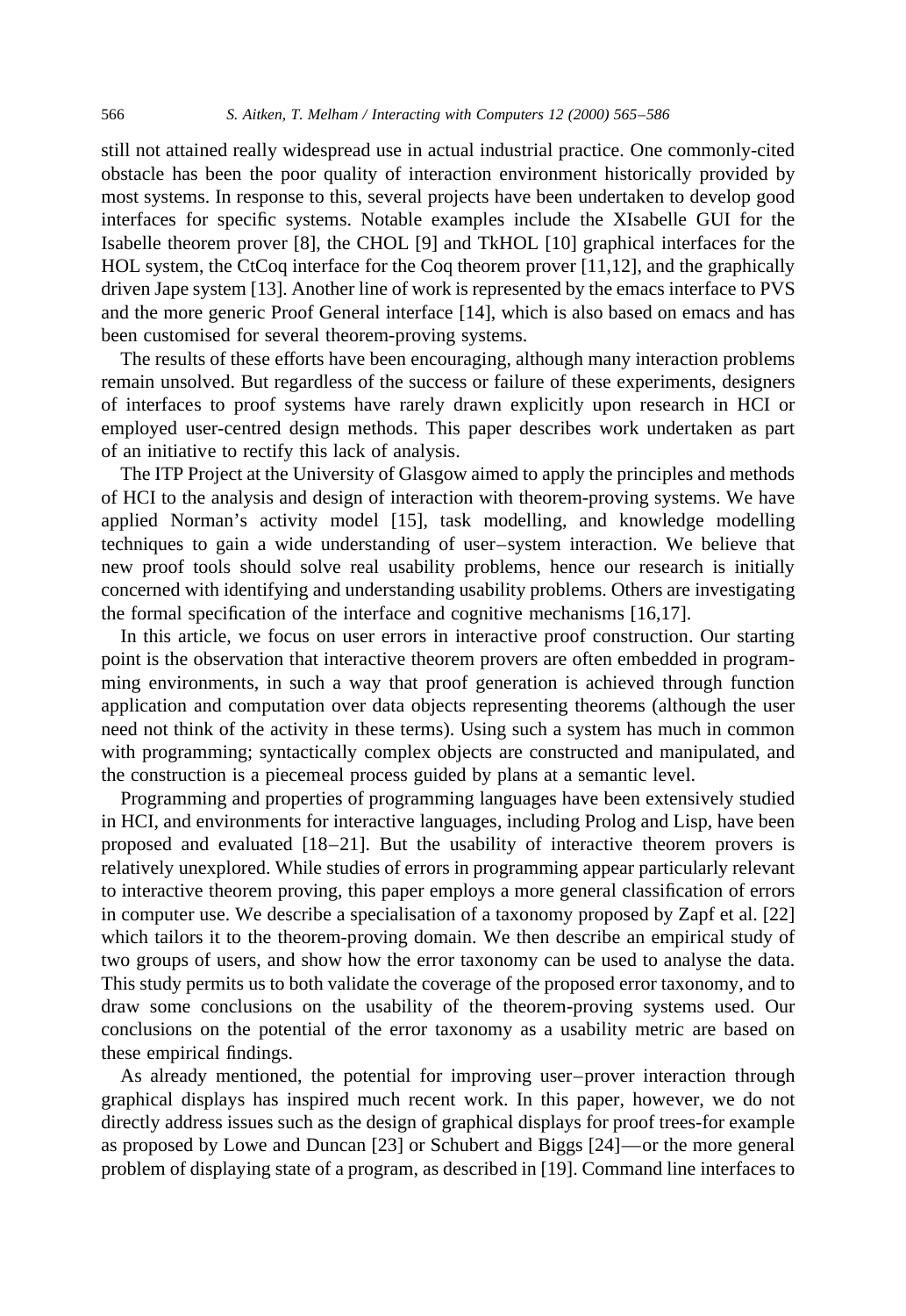the systems studied are still quite widespread, particularly among expert users. And our work is ultimately relevant to the evaluation of both graphical and textual interfaces; for example, results of our studies provide baseline measurements which should be improved upon by better interactive environments.

#### **1. Interactive theorem provers**

In many approaches to mechanised theorem proving, a computer program is used to try to determine the truth of a proposition completely automatically, perhaps based on a decision procedure or heuristics. But this is often hopelessly impractical, and theorem provers such as HOL, PVS, Isabelle, and LP [25] have evolved that share a much more interactive approach to proof construction. Here, the user participates intimately in proof discovery and construction, supplying the theorem-proving system with key steps in the proof and relying on it to look after the small details. Proof construction is very much a piecemeal and incremental process, with the user trying out proof steps, interpreting feedback from the system, and frequently backtracking to change approach.

In this setting, the most natural approach to discovering a proof is by working backwards from the statement to be proved (called a *goal*) to previously proved theorems that imply it. This is the *backward proof* style, in which the search for a proof proceeds by exploring possible strategies for achieving a goal. For example, one might try proving a conjunctive formula *P*  $\land$  *Q* by breaking it down into the two separate subgoals of proving *P* and proving *Q*. Repeating this process constructs a *proof tree* that represents successive stages in the decomposition into subgoals of a conjecture to be proved. The root is the original conjecture, and the leaves are the subgoals remaining to be proved. A proof attempt is successful when all the leaves are immediately provable by the theorem prover.

Many interactive theorem provers supply functions or operations, often called *tactics*, that the user can invoke to build a backward proof tree. The system maintains a *proof state*—a representation of the decomposition of the original conjecture into subgoals (possibly including behind-the-scenes information that justifies the decompositions), together with a record of which subgoals remain to be proved. Applying a tactic modifies the current proof state by reducing one of the outstanding subgoals to one or more (easier to prove) subgoals, or by simply proving a subgoal outright. The proof is finished when no unproved subgoals remain.

At the lowest level of granularity a tactic may implement a single inference rule such as Modus Ponens. In the HOL system, for example, the tactic CONJ\_TAC decomposes conjunctive goals into their separate conjuncts. So if the goal currently of interest is displayed as " $P/\Q'$  and the next command line input is

## $>$  e CONJ\_TAC; ;

then the goal is reduced to two subgoals, displayed as " $P''$  and " $Q''$ . The expressions in quotation marks are object logic formulae, and the tactic name 'CONJ\_TAC' is part of the command language. Most systems (including HOL) also make available much more powerful tactics that can do arbitrary amounts of deduction.

In tactic-based theorem provers, one can generally distinguish two different languages,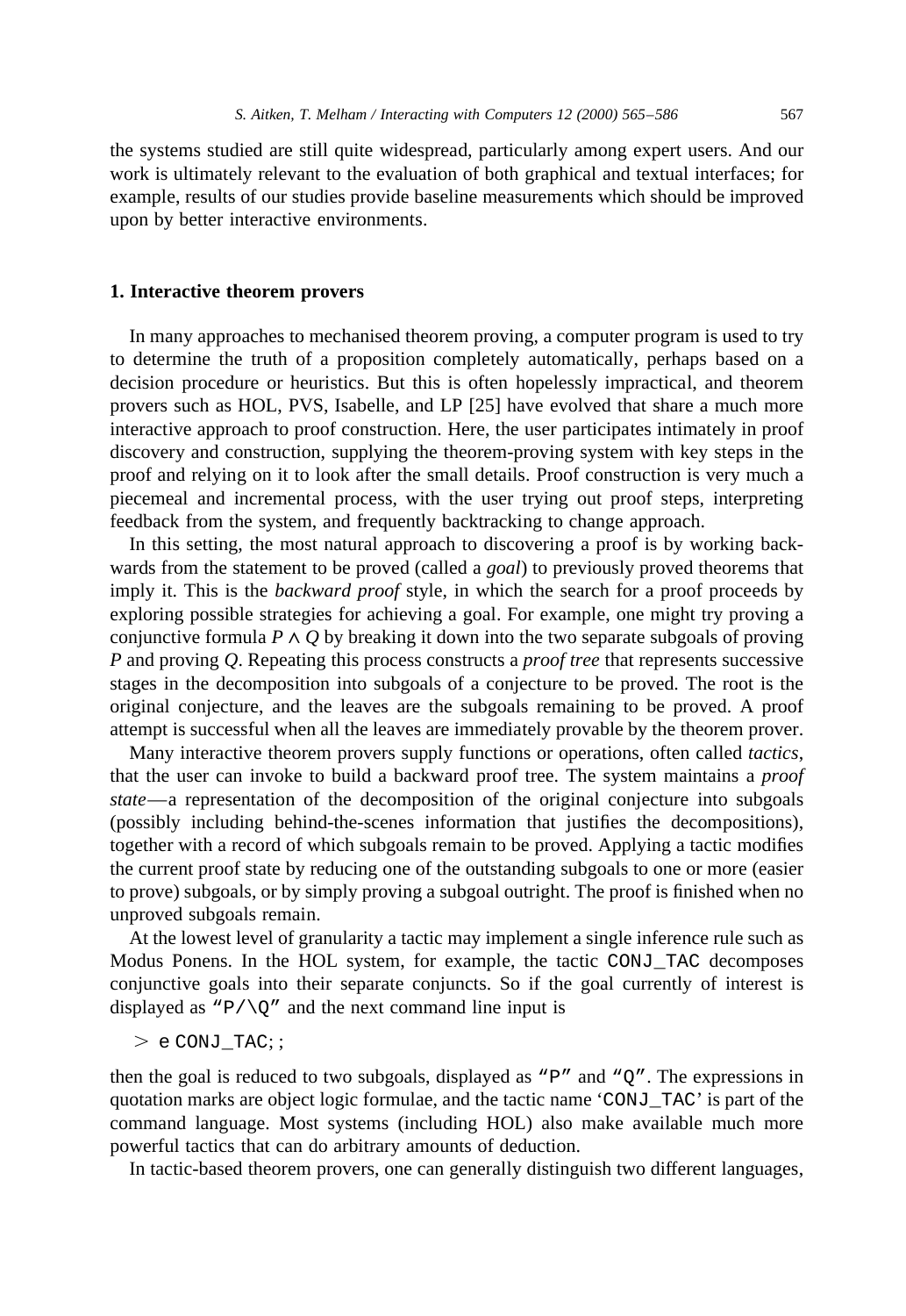the formalism in which one proves theorems (called the *object language*) and the system's command language (called the *metalanguage*, because it is used to manipulate the object language). The metalanguage includes expressions denoting tactics, as well as constructs for combining elementary tactics together into more complex ones. Also included are commands for setting up an initial goal and inspecting the proof state.

Many systems employ the so-called *LCF approach* to theorem proving, in which the command language is a strongly-typed functional programming language and an abstract data type of theorems is used to distinguish proved facts from arbitrary propositions [26]. In HOL and Isabelle, for example, the metalanguage is the ML programming language. The most primitive interface to goal-directed proof in HOL is just an ML interpreter in which a suitable proof state has been implemented by an ML data structure and some associated functions for modifying and inspecting it have been made available. The LCF approach is not universal (e.g. PVS does not use it), but all computer-based theorem provers have some kind of metalanguage for manipulating expressions in the object logic. This two language set-up is reflected directly in the error categories proposed in the present work.

The product of a session with a theorem prover is, naturally, a set of proved theorems. Some of these may be used as lemmas in future proofs. Moreover, a proof may require definitions to be made. For example, an object-language function may be defined recursively over lists or specified by axioms. Definitions, like theorems, are data objects which can be referred to by name in the metalanguage script of proof. Making definitions and using them is a general feature of the proof activity and can be considered to be as fundamental as backward proof itself.

## *1.1. A model of interaction*

The error analysis in this paper is based on the idea of interaction levels. We introduce this idea and the proof-as-programming paradigm before discussing errors in proof in detail in the following section. We propose that for a design-oriented description of user interfaces to theorem provers three levels can usefully be distinguished:

*A concrete interaction level:* At this level are actions on input devices and the perceptual characteristics of display objects. Typing characters or clicking on a button are examples of concrete interactions.

*An abstract interaction level:* At this level are the shared objects and operations in terms of which information is communicated from user to system. Typically, these are visual(isable) objects and the operations upon them, but abstracted away from details of their physical form. Examples include diagrams, structured text, visualised lists.

*A logical level:* This is a description solely in terms of logical concepts. In proof, the logical is the level of mathematical logic as this is the application domain. A description of a proof which is made using terms such as *case split* or *induction* is made at the logical level.

Each level of abstraction is self-contained, in the sense that a full description of the activity can be framed within each level. One can instruct a user to carry out a proof entirely in terms of articulations of devices or, assuming that the user knows, or can guess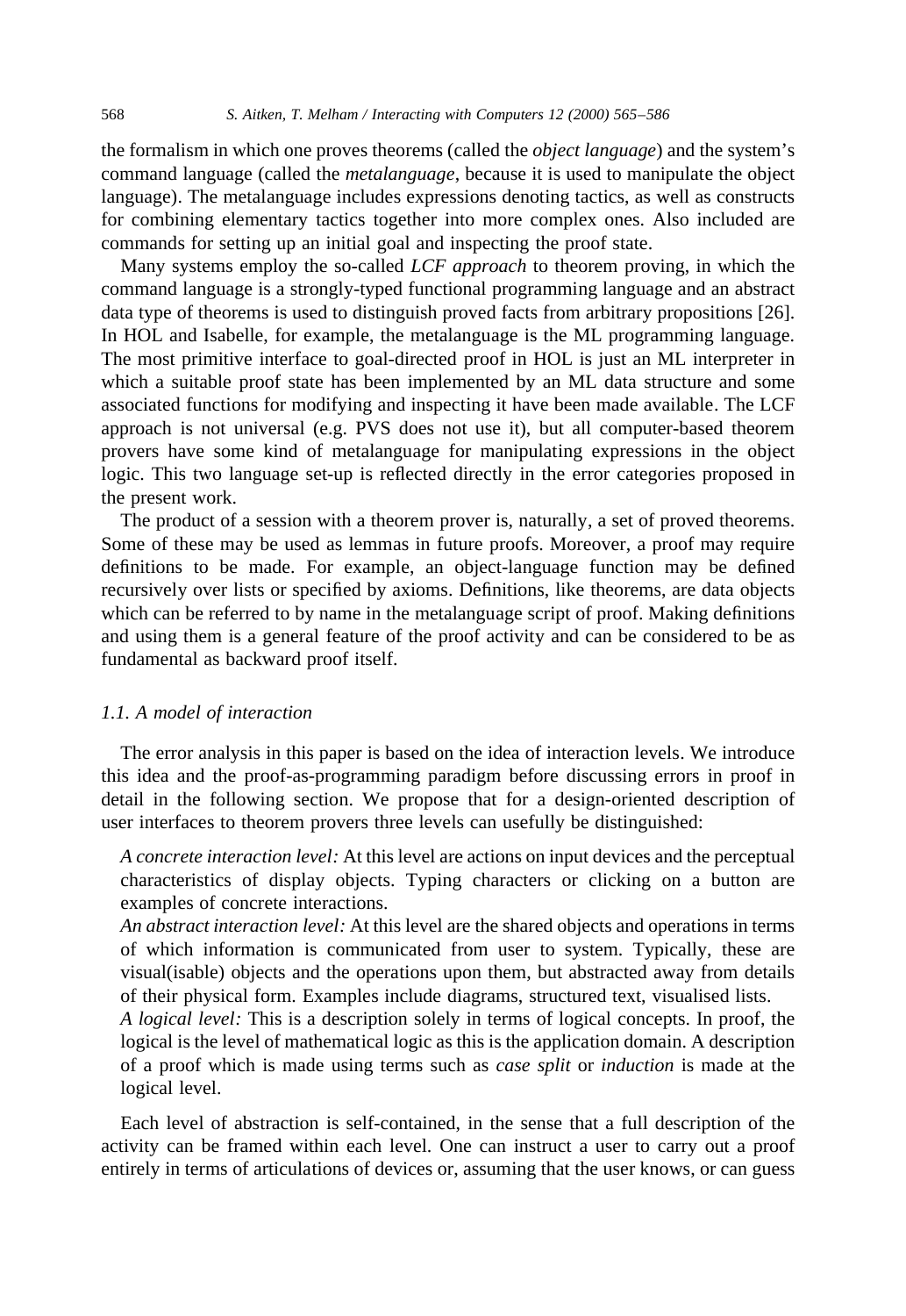or learn, the representation, in terms of the higher level abstractions. However, a full description, even at a given level, must include operations which extend beyond those in which there is a flow of information between the parties to the interaction. That is, there are operations which belong solely to one party or the other and which are needed to form a complete picture of the activity.

A multi-level view of interaction has been used as the basis for previous explanations of human-computer interaction, albeit never applied specifically to the domain of interactive theorem proving. Nielson [27] presents a linguistic account of interaction by asserting that the levels correspond to the lexical, syntactic and semantic levels of linguistic activity. Norman [15] asserts that translations from one level to another form the basis for important potential interaction problems (the so-called gulfs of execution and evaluation) which arise when a user is not able to perform the transformation from one level to another. This characterisation of interaction forms the basis for an explanation of the potential advantages of direct manipulation [28], viz. it reduces the complexity of the inter-level mappings and metaphorical representations.

## *1.2. Proof-as-programming*

In Aitken et al. [29] we identify three views of proof activity, each representing an alternative instantiation of the three level interaction model. We view interaction with HOL as *proof-as-programming*, which recasts proof problems, as defined in the logical domain, as programming problems. Fig. 1 illustrates the levels of abstraction as they are instantiated in the proof-as-programming view.

The view that proof is programming regards tactic proofs as programs to compute theorems. We develop tactic proofs piecemeal, by applying individual tactics that break the goal down into simpler and simpler subgoals. But once we have found the proof we compose the tactics into a monolithic and complete proof strategy—a functional program which we can execute to prove the desired theorem from scratch. The final product of our activity is a program; and so goal-directed theorem proving using tactics is a specialised kind of programming activity.

It does not follow from the above that users think of proof construction as programming. Rather, one would expect that, given a successful user interface, users would be relatively unaware of writing and executing parts of a program. This is an important point. Programming is not a metaphor for proof construction; instead, programming is the medium through which proofs are constructed and expressed. One would expect that a descent from thinking at the logical level to planning and evaluating at the abstract interaction level would occur if there is a breakdown in the interaction (i.e. some required information is not available or an operation not known). An advantage of proof as programming is the fact that when breakdown occurs because of the lack of a representation in the abstract interaction domain (e.g. there is no tactic which represents some desired goal decomposition), one can bridge the representational gap without switching domains.

Construction and execution of program *texts* is the fundamental organising concept of the proof-as-programming view. Tactics and the functions that combine them are the medium through which the user interactively explores possibilities and constructs a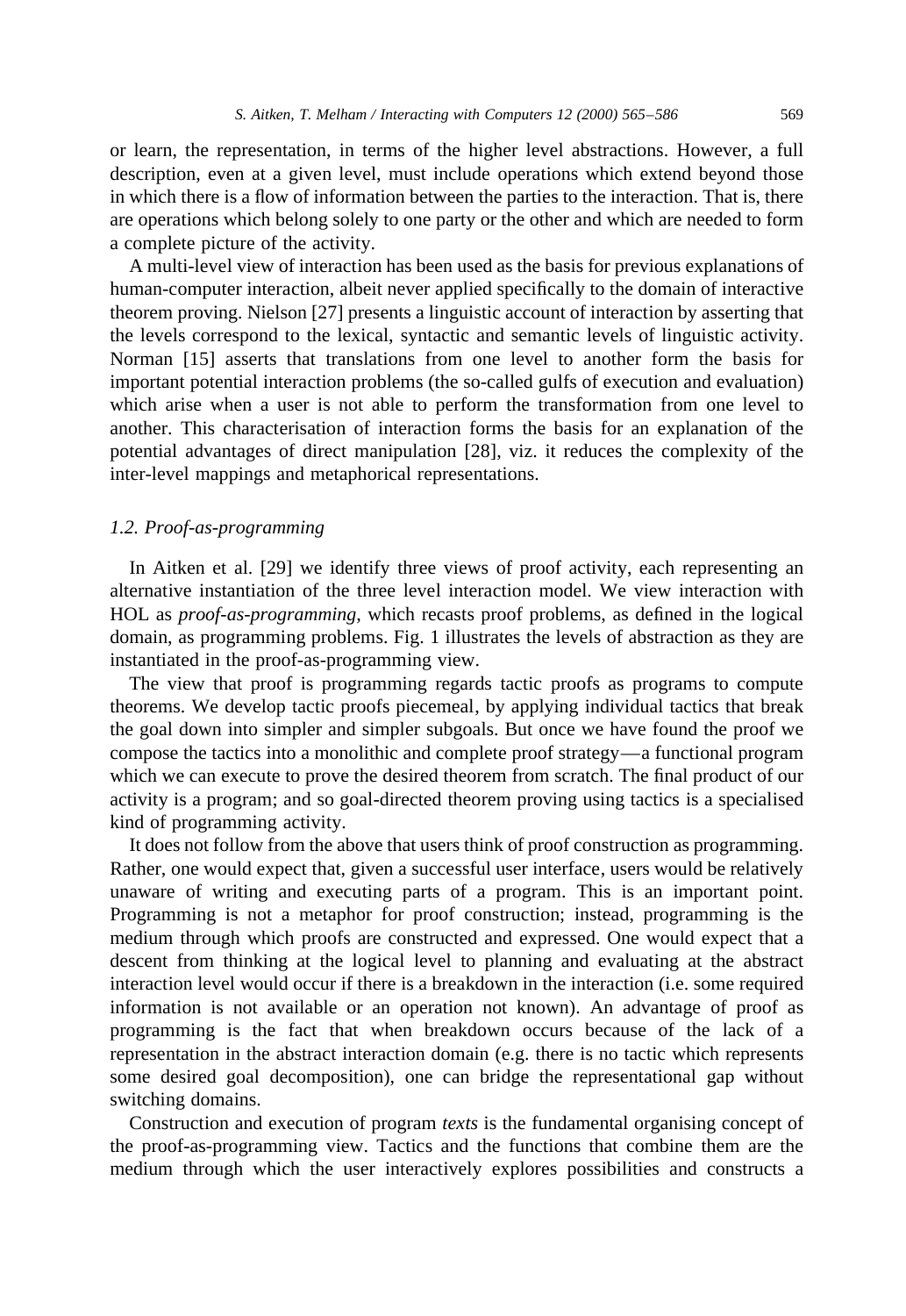| <b>Logical Level:</b><br>conjectures to be proved (goals)<br>logically legitimate proof-steps<br>backward proof and goal decomposition | $P \, \wedge \, Q$                         |
|----------------------------------------------------------------------------------------------------------------------------------------|--------------------------------------------|
| <b>Abstract Interaction Level:</b><br>the proof state<br>executing tactics (function application)<br>editing tactic texts (ML code)    | $\vdash P \land O$<br>$\overline{P}$<br>٠, |
| <b>Concrete Interaction Level:</b><br>displayed data<br>modifications to edited text<br>sequences of key-presses                       | יי כך יי<br>"∩"                            |

Fig. 1. Proof-as-programming.

proof; they also constitute program texts, which are executed to extend the proof state and are kept as a permanent record of the proof.

Because there is a clear relationship between proof activity and programming, we believe that an assessment of errors in interactions with HOL can be based on similar classifications to those describing programming errors. The refinements we propose are specific to interactive theorem provers, but do not describe errors which are peculiar to the HOL prover alone. Interaction with Isabelle is also based on tactic application at the ML command line. The amount of purely programming activity performed by users is somewhat less than in HOL, but we can still describe proof in Isabelle by the term proof-asprogramming.

# **2. Errors in interactive proof**

Errors in programming and computer use have been studied for many purposes, including comparing programming language design, validating models of user performance and cognition, and evaluating interactive systems. Our intention is to identify usability problems associated with the command line interaction style typical of interactive provers. This style of interaction is common to many interactive systems which operate in domains where direct manipulation techniques are inappropriate.

The analysis presented here is relevant to systems where the user can interactively modify the proof state by entering commands. Further, we account for the possibility that user can utilise named objects in the system and define new objects. We specifically distinguish commands that perform logical inference from those which do not, and treat the object and metalanguages separately. These elements of our conceptualisation are specific to proof systems.

Three classes of error which may occur in interactive proof can be distinguished: syntax, interaction, and logical errors. We make use of the three-level model of interaction to define these error classes according to the interaction level at which the errors occur.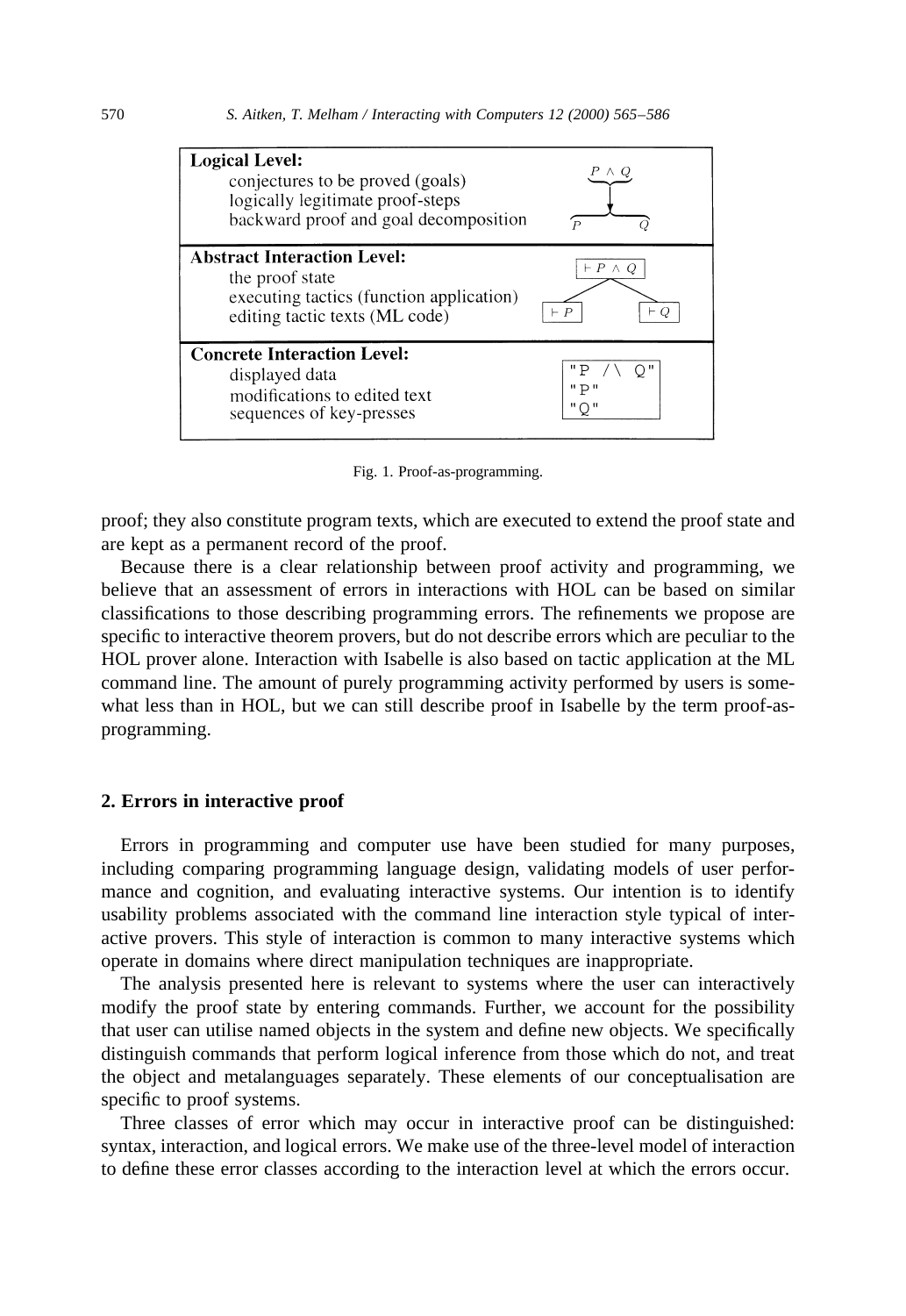Before describing the error taxonomy in detail, a review of relevant work on errors in programming is presented. This work is particularly relevant to proof assistants such as HOL and Isabelle where proof-as-programming is the dominant interface medium.

# *2.1. Errors in programming*

A classification of programmer errors into syntax, semantic, logical, and clerical errors is proposed by Youngs [30]. Syntax errors are defined to be incorrect expressions of the language in any context. Semantic errors occur when syntactically correct expressions require preconditions which are not met in some specific context. Logical errors are those which cause no malfunction of the program but result in programs that do not work as intended. Clerical errors are syntactic or semantic errors caused by carelessness or accident. No distinction between semantic and logical errors is made in the studies of Sime et al. [31] or of Davis [32], but Davis includes mode errors in his categorisation scheme. Mode errors [33] are commands issued in the wrong context, e.g. to the wrong subsystem of a multi-component application. A classification-based approach to analysing errors is also taken by Eisenstadt and Lewis [34] who propose a list of observable symptoms which occur during interaction with SOLO, a programming environment for novice programmers. Experimental results highlighted aspects of the environment which could be improved. Our study of user errors has similar aims.

A comprehensive taxonomy of user–computer errors is proposed and validated by Zapf et al. [22]. Four classes of errors are identified: functionality problems, usability problems, inefficiency and interaction problems. Functionality problems are the inability to achieve a goal using a particular computer program while usability problems occur when the program is sufficient for the task, but there is a mismatch between user and computer. Usability errors include knowledge errors, memory errors, judgement errors (the failure to understand computer feedback) and thought errors (errors due to a lack of planning). At a lower level of description, usability errors include habit errors (a correct action is performed in the wrong context), omission errors (failure to carry out a well-known action) and recognition errors (when a well-known message is confused with another or ignored). Inefficiency problems may be due to a lack of knowledge or to habit and interaction problems are stated to arise from a lack of co-ordination between individuals in an organisation. For our purposes the most relevant error class is usability errors and we shall make use of the classes which describe errors at the 'intellectual level of regulation' [22], i.e. knowledge errors, memory errors and judgement errors.

A rather different view of programmer errors is taken by Davis [35], where a Command Language Grammar [36] description of a task is defined and used to predict errors and mismatches between the task, semantic and syntactic levels of description. This analysis is not simply a categorisation of errors, but an analysis of the task being performed. The issue of mismatched task descriptions has been investigated by Booth [37] who proposes a classification of interaction errors which aims to identify mismatches in the representation of the task between the user and the computer. In this paper, we do not analyse the tasks of the user in such detail. We adopt the taxonomic approach to error analysis.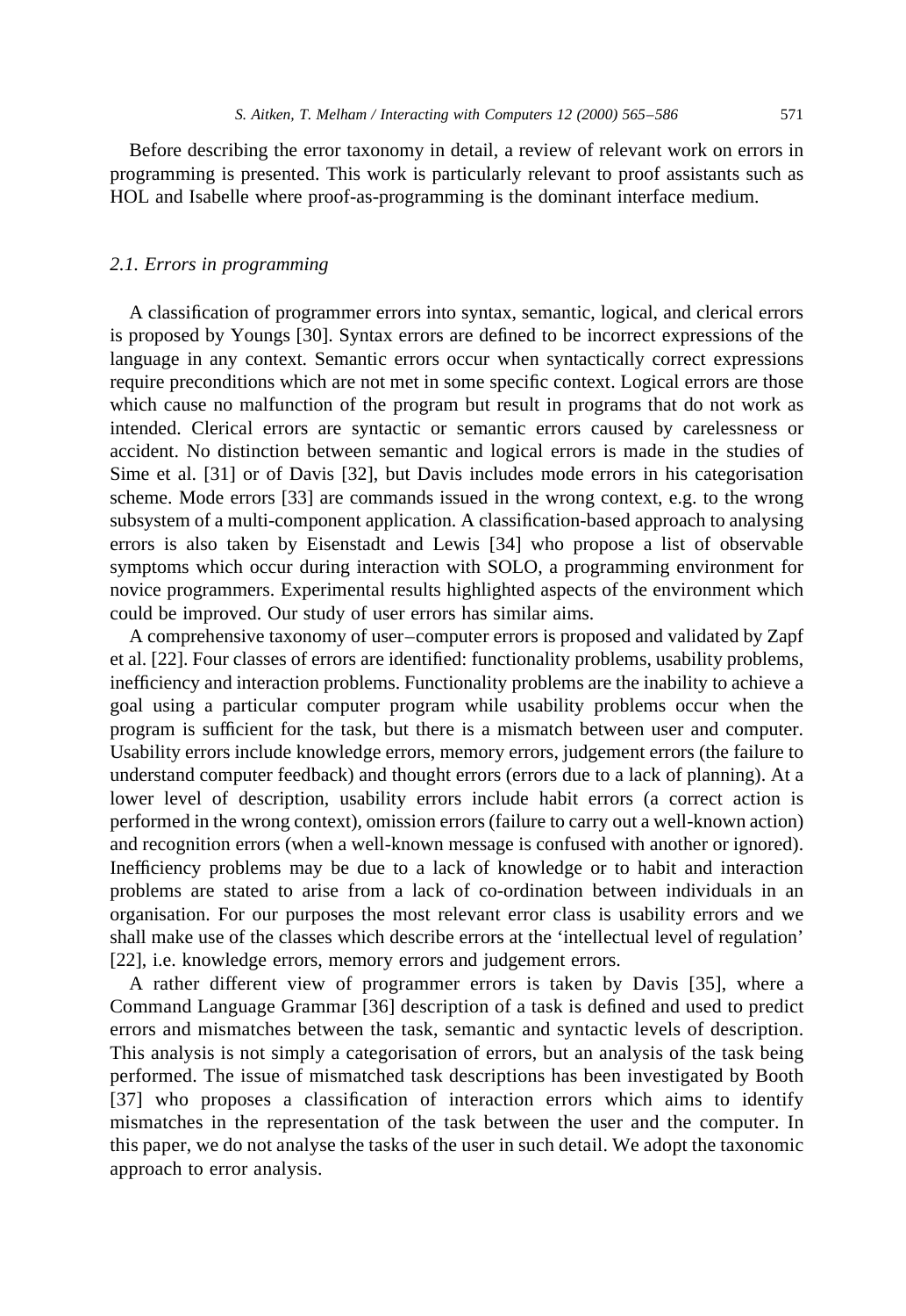

Fig. 2. The error classification.

## *2.2. Classifying errors in proof*

We adopt the conventional definition of syntax errors [30,32]. Syntax errors correspond to errors made at the concrete interaction level.

In tactic-based provers, as in programming tasks in general, there are many means to put a strategy into effect. To distinguish incorrect strategy from incorrect execution of a strategy we use the term *interaction errors*. Interaction errors are distinguished from syntax errors in that the former are identified taking their intended meaning into account, while the meaning of the latter is not relevant. Interaction errors are therefore comparable to semantic errors in the terminology of Youngs  $[30]$ .<sup>1</sup> The classes of interaction errors we identify are based on the more detailed classification of usability errors of Zapf et al. [22]. Interaction errors are those made at the abstract interaction level of the proposed interaction model.

From the logical perspective, there is often only one natural proof of a theorem. In this case, the proof specifies the ideal strategy. We consider this logical perspective to be comparable to the logical view of program structure in the programming errors literature. Again, this definition follows that of Youngs [30] and in this case we retain the established terminology. Logical errors are those made at the logical level of the interaction model.

The relationship between classes of errors and levels of interaction is shown in Fig. 2. This figure also shows the error taxonomy in detail, and we now give a full description of the classification scheme.

<sup>&</sup>lt;sup>1</sup> However, we do not wish to the term semantic for this purpose as this would be to overload the use of this term in the logical domain in which we are working.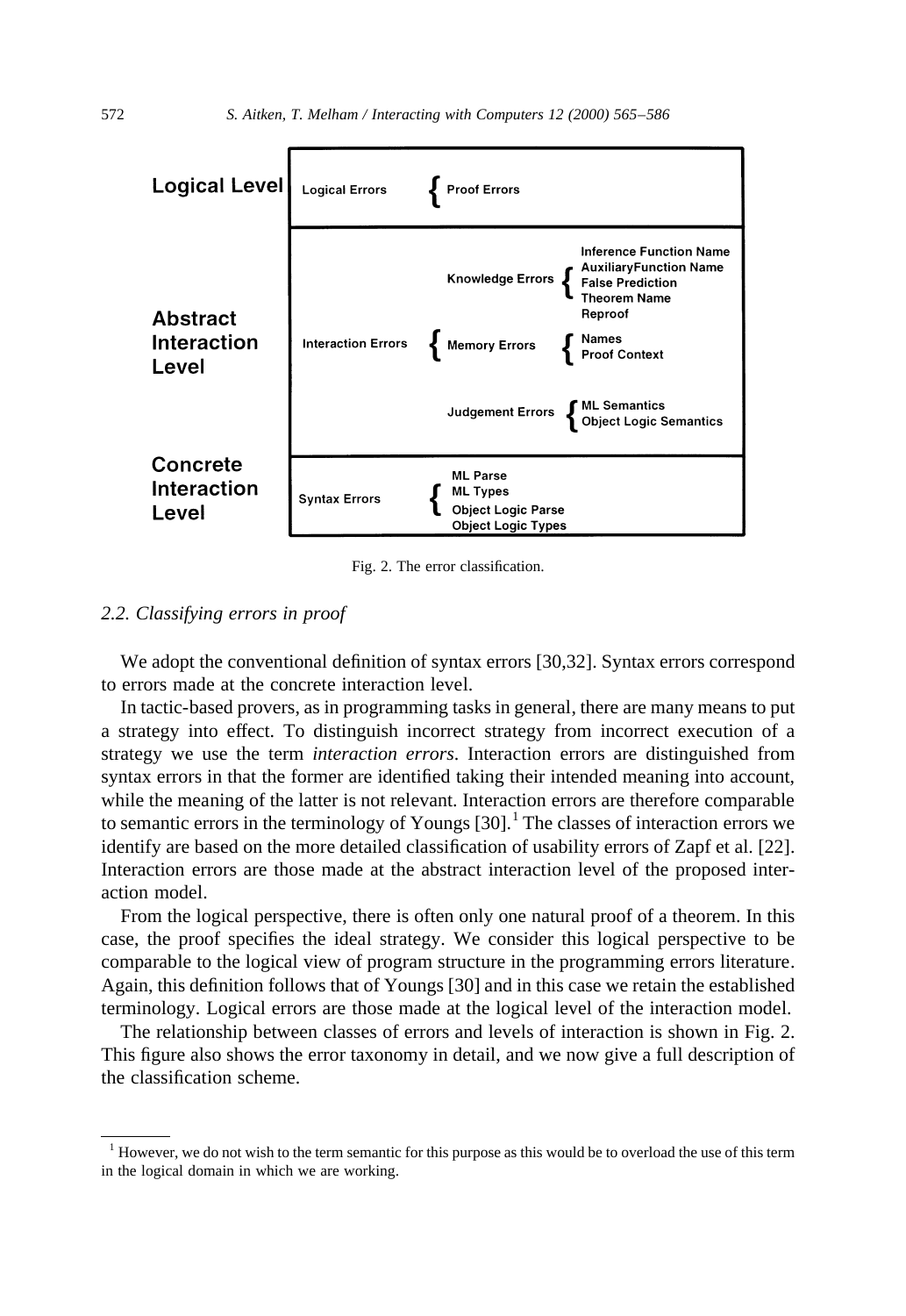#### *2.2.1. Syntax errors*

The object language/metalanguage distinction is fundamental to tactic-based provers and consequently syntax errors are attributable to two sources: errors in expressing object language formulae and errors in constructing metalanguage expressions. Often, a line of input to the prover will have components in both languages. For example, the HOL command

ASSUME TAC "f  $(n:num) < = q(n)$ ";

contains the metalanguage elements UNDISCH\_TAC (a tactic) and "…" (an invocation of the parser function). The item between the quote marks is an object language formula which states that  $f(n) \leq g(n)$ . In this case, it is necessary to specify the type of the variable *n* to avoid ambiguity, and so the object-language expression includes the type annotation ':num'.

Object language formulae must be well-formed and may be annotated with type information, as illustrated. These requirements give rise to two types of object logic error: *object logic parse errors* and *object logic types errors*.

In both HOL and Isabelle, the metalanguage is the programming language ML. The use of ML functions gives rise to a number of possible errors: metalanguage expressions must have the correct syntax and may be typed. For example, the HOL tactic ASSUME TAC requires a term as an argument, hence the object language expression must be converted to a term by the parser—i.e. to have a well-typed command we must have:

#### *tactic "logical expression"*.

Consequently, we distinguish *metalanguage types errors* from all other metalanguage errors, which we term *metalanguage parse errors*. Errors due to misspelling words are classed as clerical errors and are not associated with either object or metalanguage errors.

In Isabelle, there is a second metalanguage for the definition of logical types, constants and rules. This theory description language consists of a small number of keywords which structure a text file into various fields-in the style of a mark-up language. This language is untyped. Consequently, *metalanguage types errors* are not possible when defining types, constants and rules in Isabelle. The remaining three classes of error defined above are applicable.

#### *2.2.2. Interaction errors*

An object language formula may be syntactically correct, but have a meaning different than intended. This type of error is classed under interaction errors, which we now describe.

One class of interaction errors is attributable to a lack of knowledge on the part of the user about the state of the prover and its commands. This is not to say that the error lies with the user rather than the design of the prover, but that we take an idealised view of what the user needs to know in order to interact correctly. *Knowledge errors* [22] include not knowing the correct name of a tactic, an auxiliary function or a theorem. We term these *inference function name*, *auxiliary function name* and *theorem name errors*, respectively. Auxiliary functions are prover commands that do not perform logical inference. They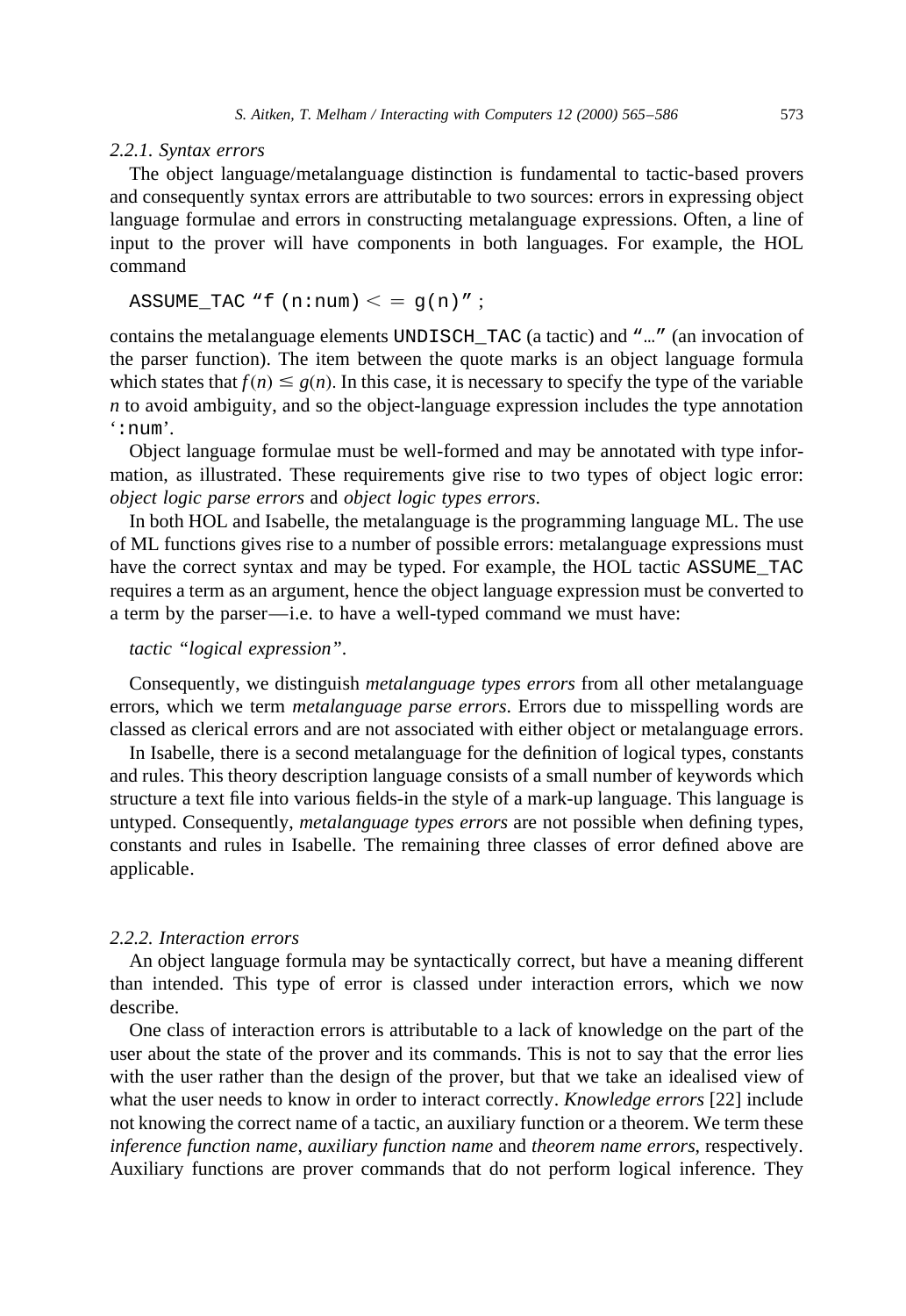include commands for navigating the proof tree and commands for modifying the state of the prover. All commands are either inference functions or auxiliary functions.

Knowledge errors also include *false prediction errors*, which occur when the effect of a tactic, or more generally an inference function, does not correspond to the logical strategy being employed. The tactic need not fail for this type of error to occur. If the intended effect of a tactic is in line with the strategy, but the tactic fails because its preconditions are not satisfied, or some other failure occurs, then an error of prediction has occurred because, in reality, the tactic did not match the strategy. Where a tactic does correspond to the logical strategy, but fails because the strategy is incorrect, this is not an interaction error but a logical error.

The final subdivision of knowledge errors is *reproof errors*. An error of this class occurs when the user proves a theorem whose truth has already been established and can be found in one of the theorem-prover's libraries.

Exploring sequences of tactics which might lead to a proof is an integral part of proof activity. We do not consider unsuccessfully exploring part of the search space to constitute an interaction error in itself. But an unsuccessful sequence of steps may end with an interaction error, for example, the failure of a tactic, or with the realisation that the proof strategy is incorrect.

Interaction errors may also be due to forgetting a piece of information generated during the proof. These *memory errors* [22] include forgetting the current proof context, as may occur after several backing up steps, and forgetting a previously made definition or binding. We term these *proof context errors* and *names errors*, respectively.

The third class of interaction errors is *judgement errors* which are defined as errors in understanding the feedback from the computer [22]. We broaden this definition to include any misinterpretation of information represented on the computer. This class has two subclasses: *object language semantics errors*, which are errors in interpreting the meaning of object language expressions, and *metalanguage semantics errors*, which are errors in interpreting the meaning of metalanguage expressions. These semantic errors include the misinterpretation of logical connectives and also any error in understanding the status of symbols, i.e. as constants, variables or meta-variables. In the metalanguage, these errors include any incorrect association of function to command name. As we cannot objectively determine the meaning of ill-formed expressions and, therefore, cannot determine whether this is the desired meaning, judgement errors can be made only with well-formed expressions.

#### *2.2.3. Logical errors*

The third main category of errors is logical errors. There is only one subclass: proof errors. An error of this type occurs when a tactic which implements an identifiably incorrect proof strategy is executed. For example, the user may stipulate a case-analysis where an induction is logically required.

# **3. Evaluation**

The proposed taxonomy distinguishes the classes of errors that we believe to be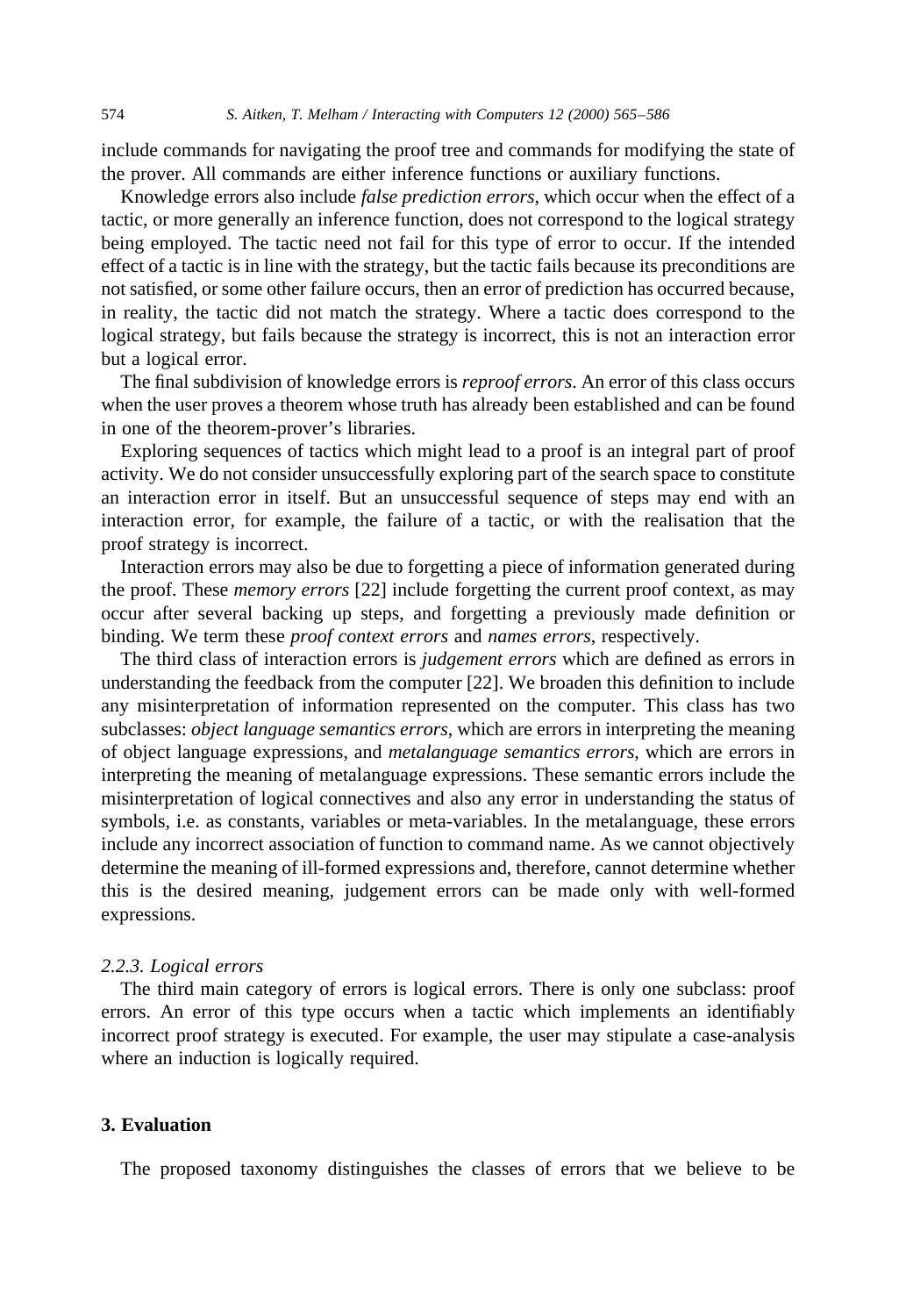important in the theorem-proving domain. The classes were defined analytically—by considering features of the notation and the interactive environment. In order for the error taxonomy to be a useful usability metric it must categorise the errors that actually occur in real interactions. That is, its coverage must be evaluated empirically. A second factor in the utility of this approach is whether the error categories capture features of the interaction which vary across user groups or across systems. Variations in error rates should have implications for design as improving usability is the ultimate goal of our research. In order to validate the taxonomic approach to characterising usability two experimental trials were carried out. The experimental method is described below, and the results are presented in Section 4.

### *3.1. Errors during proof*

The error types listed in the error taxonomy are identified and quantified as follows:

*Syntax errors:* Errors in object or metalanguage expressions may occur whenever a line of input to the prover contains either type of expression. Whether a line of input contains an object or a metalanguage element is easily determined, as is the cause of the error. Syntax errors are expressed as the ratio of the number of lines containing an error to the number of lines containing a language element of that type.

*Knowledge errors:* Errors in the use of inference function names are expressed as the ratio of the number of incorrect names entered at the command line to the total number of correct inference function names used in the proof attempt. This requires incorrect inference function names to be identified—whether a line of input is intended to be tactic is usually obvious from the context. Errors in the use of auxiliary function names and theorem names are quantified in a similar way.

Errors in predicting the effects of a proof step are expressed as a ratio of the number of steps which clearly had an unintended outcome (usually failure) to the total number of proof steps. The number of reproof errors is the sum of the number of lemmas which exist in the prover's library but are proven again by the subject during the trial.

*Memory errors:* Proof context errors are actions executed at the wrong place in the proof tree. They are expressed as a ratio of the number of times an action is executed in the wrong context to the number of times the proof state changes. Names errors are expressed as the ratio of incorrectly recalled user-defined names to the total number of user-defined names.

*Judgement errors:* Errors in the interpretation of well-formed object language expressions are possible whenever such an expression is entered at the command line. The intended meaning of an expression from the subject's viewpoint must be inferred from the expression itself and the way in which the expression is used in the proof. Where the actual meaning does not correspond to that intended by the subject an error occurs. For example, if a subject incorrectly formulates the pattern of quantifiers in the goal expression, and sets this expression as the goal, then an error of interpretation has taken place as we can objectively determine the real meaning of the goal expression, and can compare this to the goal as specified in the problem statement. Semantics errors are expressed as a ratio of the number of incorrectly interpreted expressions to the total number well-formed expressions.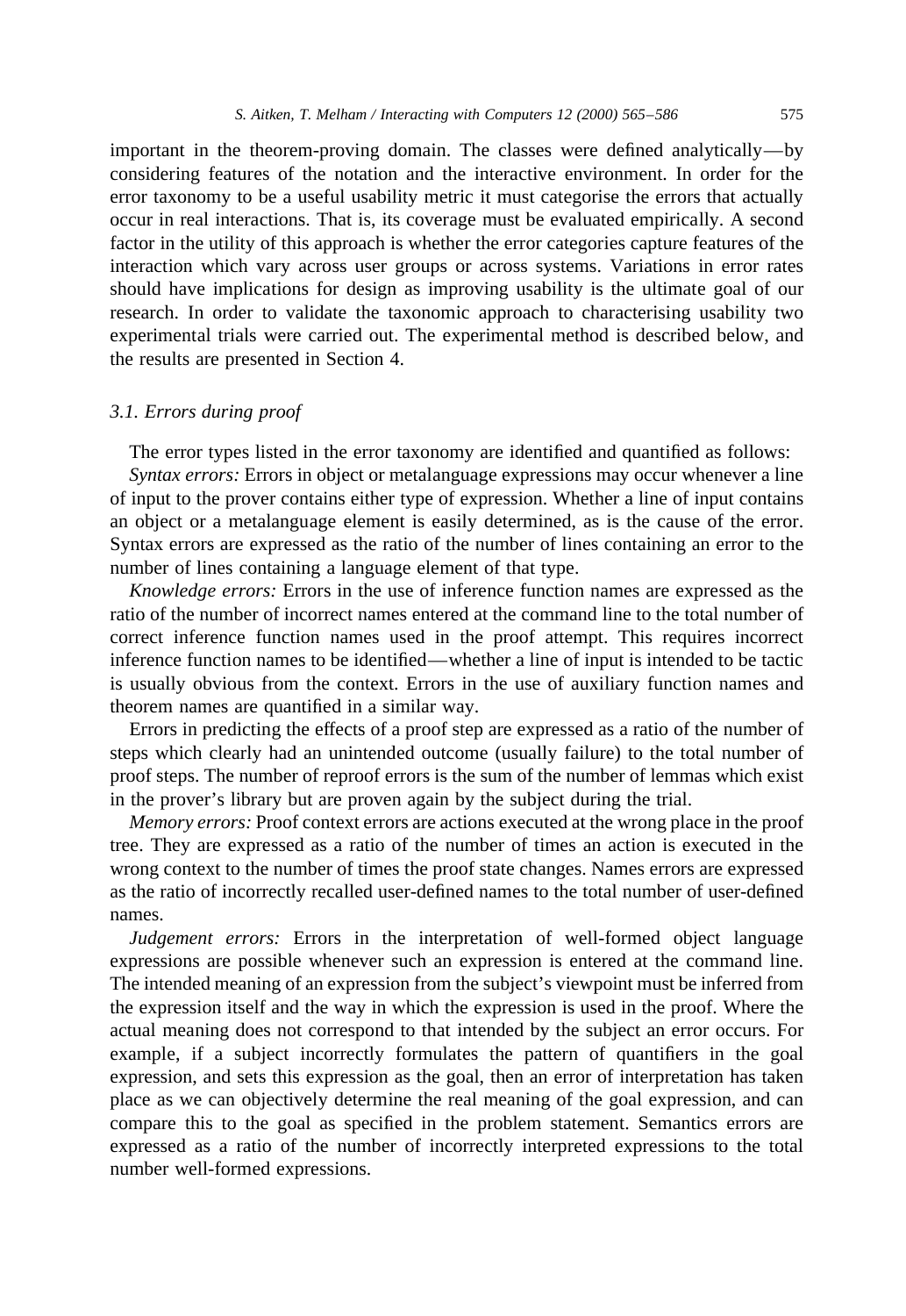

Fig. 3. Error data from trials 1 and 2.

#### *3.2. Errors in theory definition*

Only syntax errors are possible in the theory definition task. In Isabelle, theory definition involves editing a file and loading it. The only command involved is the use\_thy command and errors at the abstract interaction level (i.e. errors in the use of this single command) are not interesting. Errors in theory definition are quantified by counting the errors corrected and expressing this as a fraction of the number of times a theory file is changed in any way.

#### *3.3. Documenting error*

It has been possible to define in advance of data analysis how specific types of error are identified and counted. However, it is also necessary to identify errors which fall outside these categories. This is done by annotating the logs of user interaction in all places where interaction is inhibited, e.g. where the prover rejects the users input as invalid, or where the input is valid but has an unintended effect. An explanation for the cause of the error is proposed, and if the taxonomic definitions do not capture the error, or its cause, then the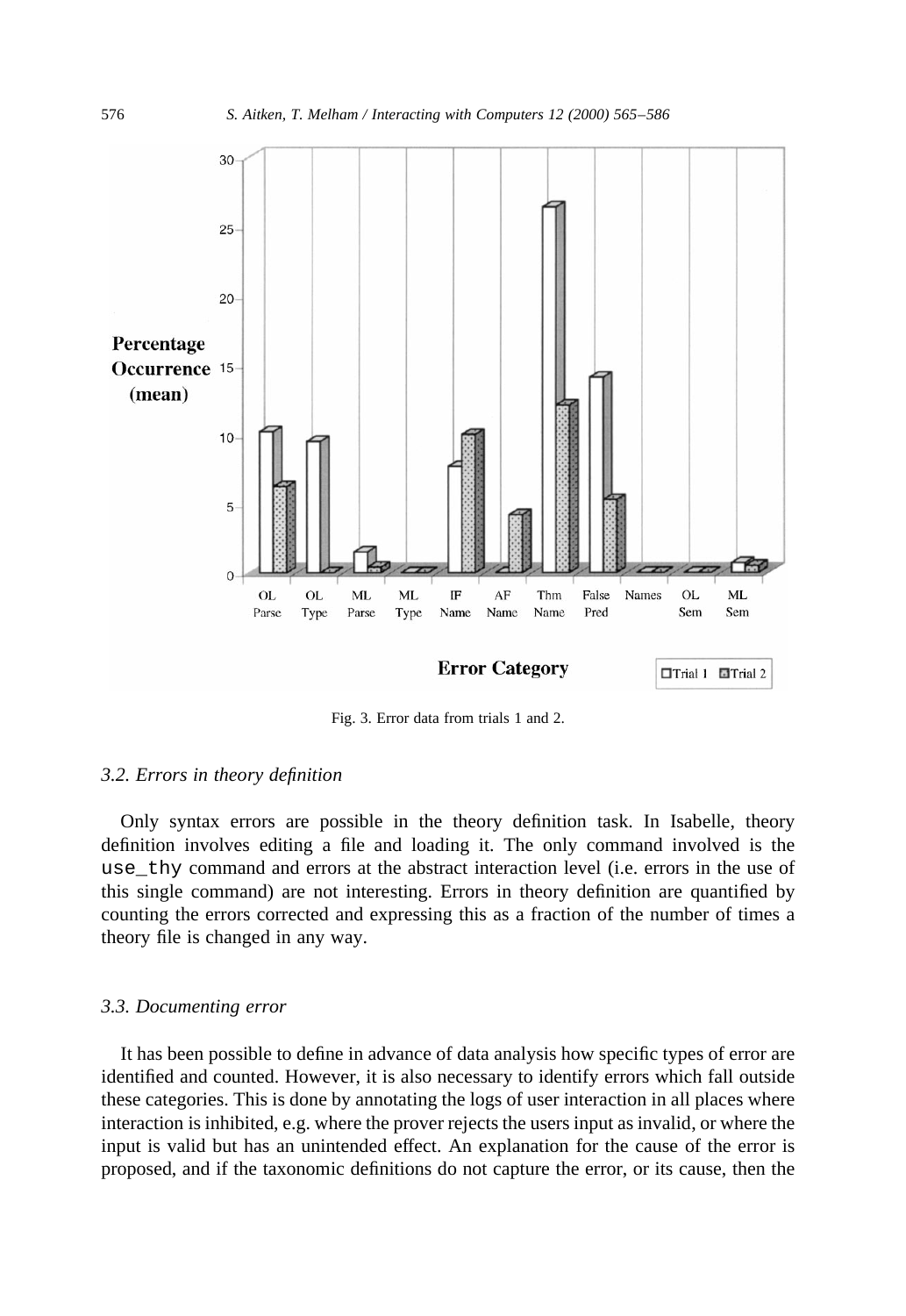error will be said to lie outside the taxonomy. In future, the taxonomy might be extended to cover new types of error, should any be identified.

#### *3.4. Experimental method*

The aims of the empirical work are to obtain some basic quantitative data on user performance and to evaluate the error taxonomy as a usability tool. A further aim is to be able to draw some conclusions about the usability of interactive theorem provers, assuming that measuring errors proves to be a valid assessment technique.

The hypothesis of the evaluation is that the error taxonomy adequately characterises user input errors (within the three level framework described above). If a significant number of user errors cannot be classified, then this hypothesis will be rejected. We argue that observation of the behaviour of a group of users with comparable experience provides sufficient evidence for this evaluation. This approach is open to criticism as variables such as the opportunity for making errors are not controlled. To meet this criticism, the number of opportunities for error must be established for each error type. Where the number of opportunities for error is insignificant then the evaluation will be inconclusive. The evaluation requires the collection and analysis of user data. The trials were carried out in an environment which was similar to the subject's normal working environment. They were conducted in a uniform manner: the trial procedure was described to the subject, information regarding the subject's experience was collected, and finally the subject was presented with the theorem to be proved.

The collection of experimental data might have allowed more specific hypotheses about user performance to be tested. However, there are no reported quantitative studies of errors in theorem proving, and hence there is little material on which to base a hypothesis about the likelihood of user errors of different types. There are differences between HOL and Isabelle in the way in which the syntax of the object logic must be specified. It is to be hoped that the error taxonomy approach will highlight different error rates in object logic syntax, however, no established sources can be drawn upon to justify this claim as a hypothesis. There are no widely used alternatives to the editor/command line interface to HOL or Isabelle. Consequently, it was not possible to perform a comparative evaluation of different interfaces. By collecting data on the usability of the current standard interface a baseline for future comparative studies is established. Experimental design is further restricted by the long learning curve associated with theorem provers. The acquired skills are also system specific. It was not possible to train subjects to be experts in both HOL and Isabelle, neither was it possible to find subjects who were experts in both systems. As a result, control of the training of subjects, and control of the subject group were ruled out.

# **4. Results**

Two trials were carried out, one using the HOL theorem prover, the other using Isabelle. In both cases, subjects had a high level of experience. The results of the trials are now presented and we note where observed errors are not captured by the taxonomy. Section 5 analyses the results, highlighting the similarities and differences between the trials, and summarising our conclusions on the coverage of the taxonomy.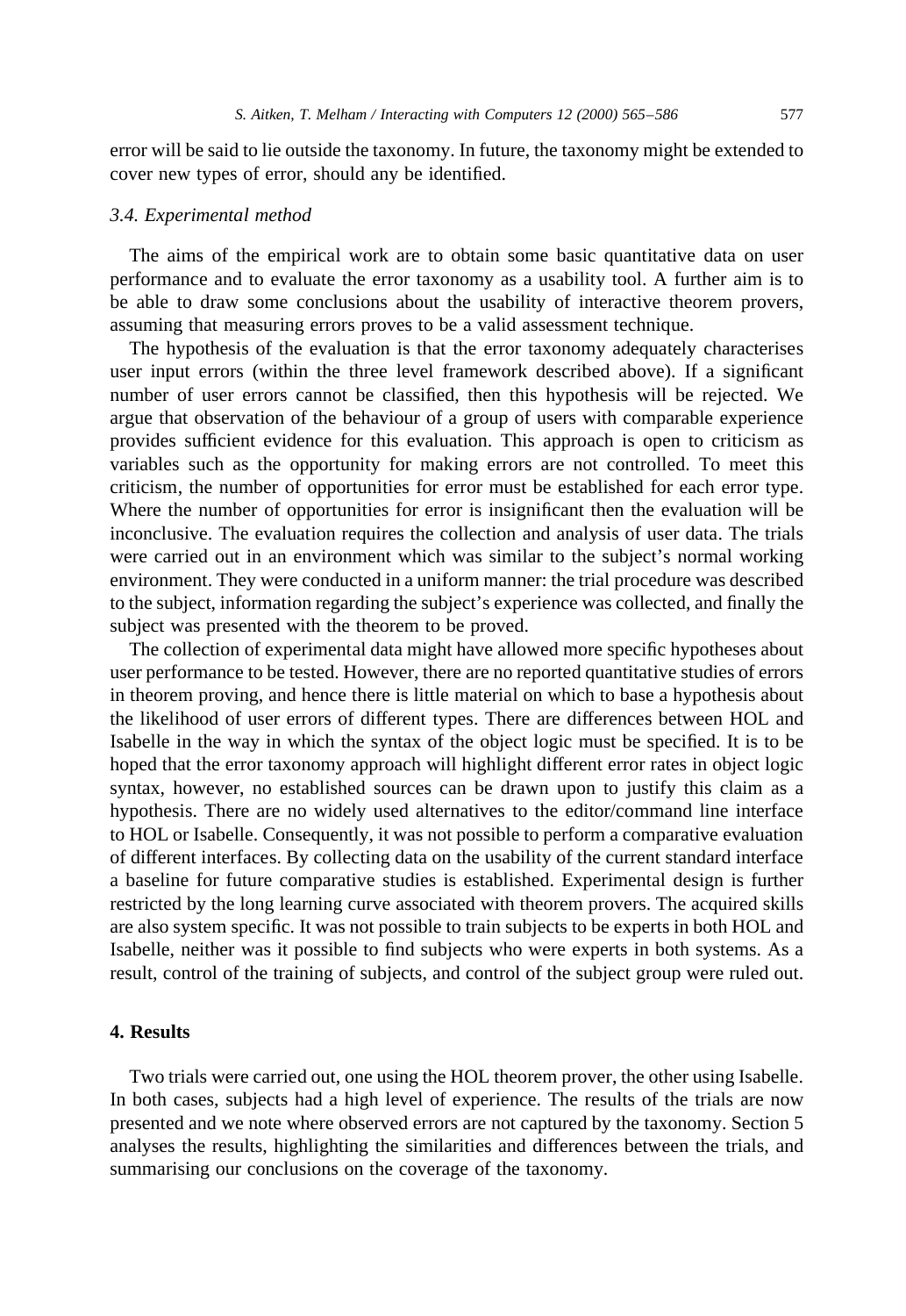## *4.1. Results of trial 1*

All subjects were given the task of proving the following list induction theorem using the HOL prover:

# $\forall P \cdot (P[ \ ] \land (\forall x \cdot P[x] \land \forall l_1 l_2 \cdot (Pl_1 \land Pl_2) \supset P(\text{APPENDl}_1 l_2)) \supset \forall l \cdot Pl$

All subjects were frequent or very frequent users and had a wide range of total experience with HOL—from 7 to 120 months (all results are tabulated in Appendix A). The total number of interactions with HOL ranged from 13 to 50. The results of this trial are presented in Fig. 3 which shows the mean percentage error rate across all trials. A full listing of each of the six proof sessions, and their analysis, can be found in [38].

Object language errors occur more frequently than metalanguage errors, by a factor of 13 in terms of percentage occurrence. Within object language errors, parse and types errors occur with equal frequency of approximately 10%. The only metalanguage syntax errors observed were parse errors.

Knowledge errors constitute the largest class of errors. Theorem name errors are twice as frequent as false prediction errors, which in turn are twice as frequent as inference function name errors. The false prediction error rate is statistically significant (at the 5% point of the *t*-distribution) even for the small sample size of this trial.

Three subjects reproved a theorem, namely CONS\_APPEND, which they could have found in a HOL library, while only one subject (5) found the theorem and used it. Two subjects (1 and 2) avoided using the CONS\_APPEND theorem directly by making their proofs more convoluted. As these subjects did not prove the theorem explicitly the tabulated value in Appendix A is 0, according to the definition of reproof errors given earlier.

In absolute terms, two context errors are made by the six subjects, sample mean 1.9%. Across the six trials, ten names are defined and these give rise to no memory errors. Subjects make no judgement errors about object language semantics, and two errors about metalanguage semantics.

All subjects decided that the problem could be solved by list induction. One logical error was made by subject 5 who attempted to solve the step case by list induction. This attempt was abandoned after one proof step.

All observed errors were categorised by the taxonomy.

## *4.2. Results of trial 2*

Trial 2 differs from trial 1 in that subjects used the Isabelle prover, instantiated with the HOL object logic. In addition, the scope of trial 2 was expanded to include a preliminary theory definition phase. Theory definition is an important task in theorem proving, but supporting users in this task in interface design is often neglected in favour of supporting the proof task.

Subjects were required to formulate the following definition prior to starting the proof, given the informal specification  $\text{funpow } f \text{ } n \text{ } x = f^n(x)$ :

funpow  $f$  0  $x = x$ funpow  $f(n+1)$   $x = f$  (funpow  $f \, n \, x$ )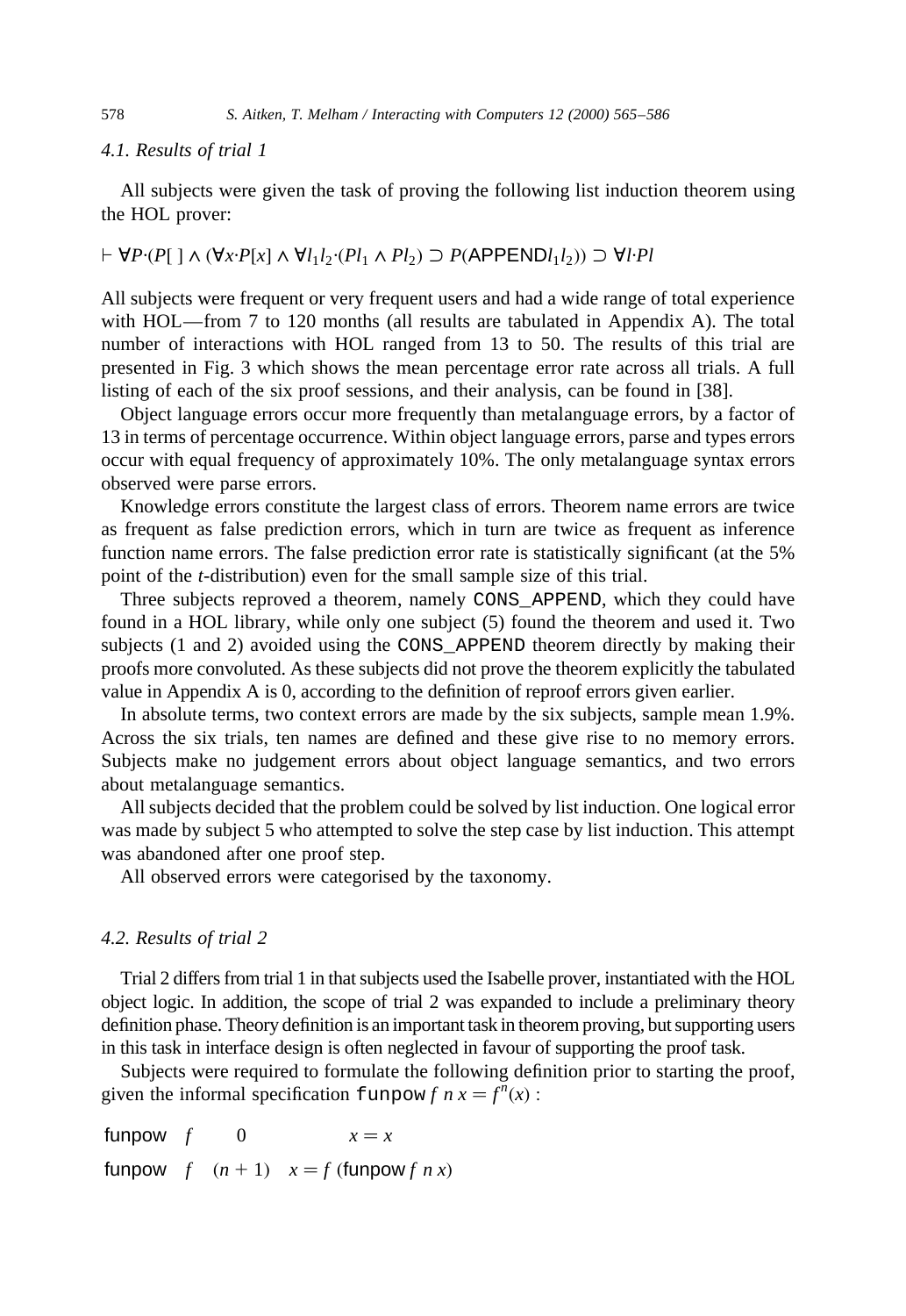| Subject       | Theories | Changes | Corrections | Time (min:s) |  |
|---------------|----------|---------|-------------|--------------|--|
| А             |          |         |             | 2:32         |  |
| B             |          |         |             | 6:09         |  |
| $\mathcal{C}$ |          |         |             | 10:31        |  |
| D             |          | h       |             | 13:50        |  |
| E             | 20       | 20      |             | 30:44        |  |
| F             | 6        | 6       |             | 13:35        |  |
| Mean          | 7.0      | 6.3     | 3.7         |              |  |

| Table 1 |                   |
|---------|-------------------|
|         | Theory definition |

They were then asked to prove the following theorem:

 $\forall x \in \mathcal{F}$  *n m*·funpow  $f(n + m)x = (\text{funpow } f n)(\text{funpow } f mx)$ 

The subjects' experience with the prover ranged from 6 to 96 months, and the number of interactions required to complete the task ranged from 10 to 45. Appendix A presents these data in detail. We consider theory definition and proof as distinct activities and now consider the errors occurring in each.

Data on the number of theories which subjects specified, up to and including the final (correct) theory, is given in Table 1. The data indicate that the task of making a definition is not straightforward, requiring an average of 7 iterations. The average is reduced to 4.4 if subject E, who had particular difficulty, is excluded from the calculation, but is still considerable. An average of 41% of the changes made during this task are incorrect (28% if subject E is excluded from the calculation); that is, they introduce a new error or do not fix an existing error. The times quoted are the times up to the setting of the goal, but this does not preclude further changes to the theory file later in the trial. The mean time taken to formulate a syntactically correct theory, as a percentage of the total time for the exercise, is 28%.

Errors occurring during theory definition are shown in Table 2. Errors of specific types are calculated with respect to the number of corrections (as given in Table 1) as this corresponds to the number of theory loading actions.<sup>2</sup> Object language errors are approximately twice as frequent as metalanguage errors. Errors concerning object language types are the more frequent error of this class. It should be noted that the metalanguage used in theory definition is one which delimits the various types of definitions (types, constants, and rules) and is not typed. Subjects B, D, E and F also made errors concerning the library theories which they included in their own theory. This class of error cannot be categorised in our scheme and for this reason the tabulated number of errors does not add up to the total number of corrections in these cases. We postulate a new class of error, context errors, to account for these slips.

Errors occurring during the proof attempts are given in Fig. 3. The results show that object logic parse errors are the only source of syntax error. Knowledge errors constitute

 $<sup>2</sup>$  As a correction is only required when an error occurs, the ratio of errors to actions is not comparable with the</sup> ratio for proof errors as actions during proof are not necessarily errors, while the action of correcting a theory file necessarily results from an error.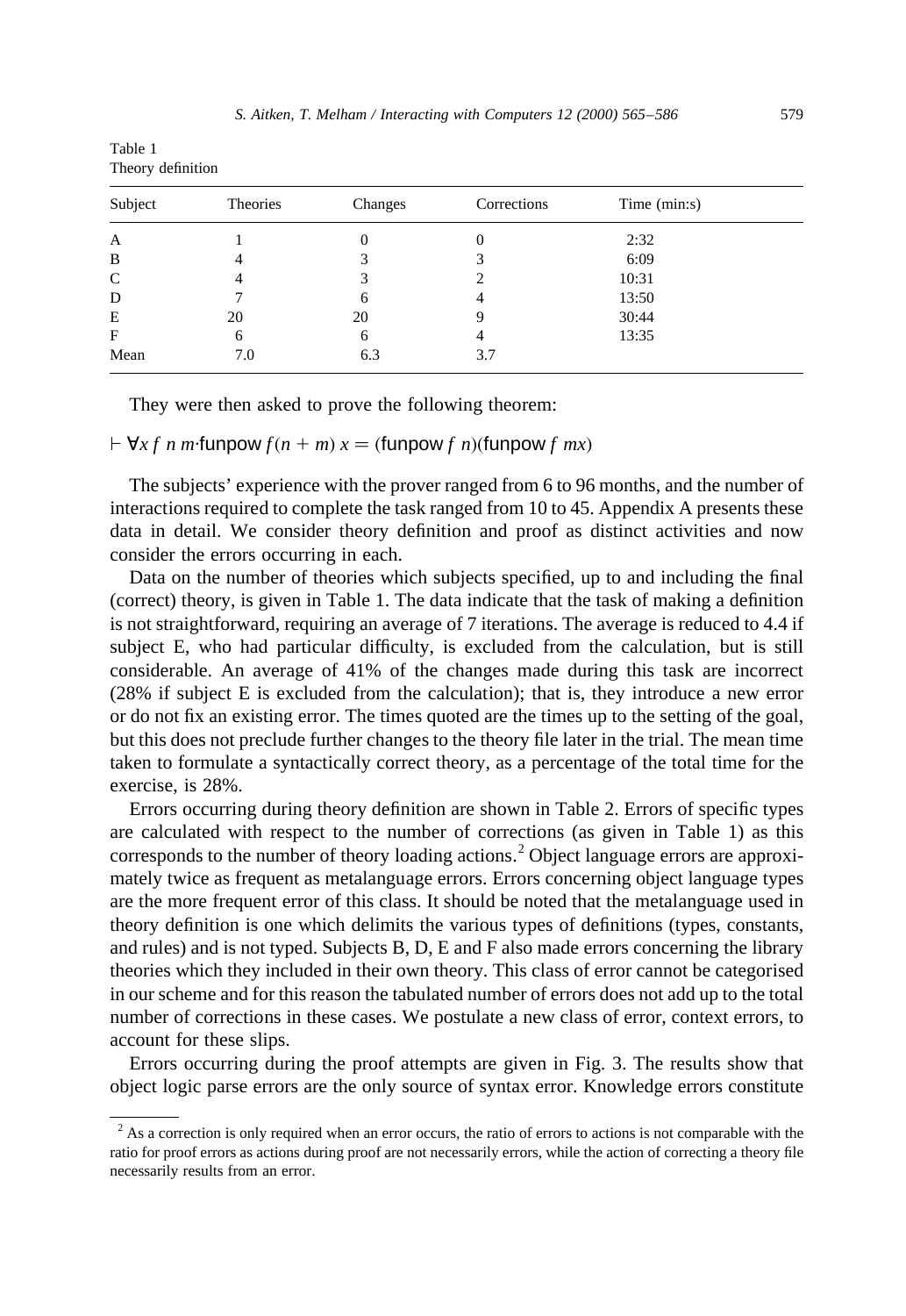| Subject       | OL parse errors | OL types errors | ML parse errors | ML types errors |
|---------------|-----------------|-----------------|-----------------|-----------------|
| A             |                 |                 |                 |                 |
| B             | 0/3             | 1/3             | 1/3             |                 |
| $\mathcal{C}$ | 1/2             | 0/2             | 1/2             |                 |
| D             | 0/4             | 3/4             | 0/4             |                 |
| E             | 5/9             | 3/9             | 0/9             |                 |
| $_{\rm F}$    | 0/4             | 1/4             | 2/4             |                 |
| Mean $(\%)$   | 21.1            | 33.3            | 26.7            |                 |

| Table 2                                    |  |  |
|--------------------------------------------|--|--|
| Syntax errors in theory definition trial 2 |  |  |

the majority of errors. Within this class, theorem name errors and inference function name errors are equally significant, and are approximately twice as frequent as auxiliary function names and false prediction errors. One reproof error occurs when subject F proves a lemma unnecessarily. The lemma in question is in the arith\_ss simplification set, but subject F is unable to find it and, after misdiagnosing a proof error, reproves the lemma.

No significant error rates are measured for memory or judgement errors. A total of six logical errors are made by the six subjects. These involve failing to eliminate the leading quantifiers of the goal (three subjects) and doing induction on the wrong variable (two subjects).

All proof errors were categorised by the taxonomy, 19% of theory definition errors lay outside the taxonomy.

## **5. Analysis**

The coverage of observed errors by the taxonomy is adequate: 76 of the 80 observed errors can be classified. Consequently, we can justify examining the categorised data in more detail (with the qualification that the small sample size obviously limits the certainty of the claims we can make). We begin by comparing the complexity of the tasks in the two trials.

The tasks are of similar complexity: a mean of 36 interactions are recorded in trial 1, 33 in trial 2. The average proof requires a mean of 12.8 and 13.8 proof steps respectively, and the times spent on the proof task are also broadly comparable (mean times to complete the proofs are 18:40 and 25:29 min).

We have proposed a proof-as-programming view of interactive theorem proving and argued that programming is the medium of the interaction. The empirical study and analysis presented here allows us to ask whether the manipulation of the proof state using commands is error prone, and whether the environment which supports this interaction is itself a source of error. We can also examine the complexity of constructing a proof in each system.

Errors in the recall and application of inference functions are captured by inference function name and false prediction errors. The false prediction error rate of 14.1% found in trial 1 is not high in absolute terms, but is amongst the most significant rate observed. However, this rate is reduced to 5.3% in trial 2, indicating that the implementation of the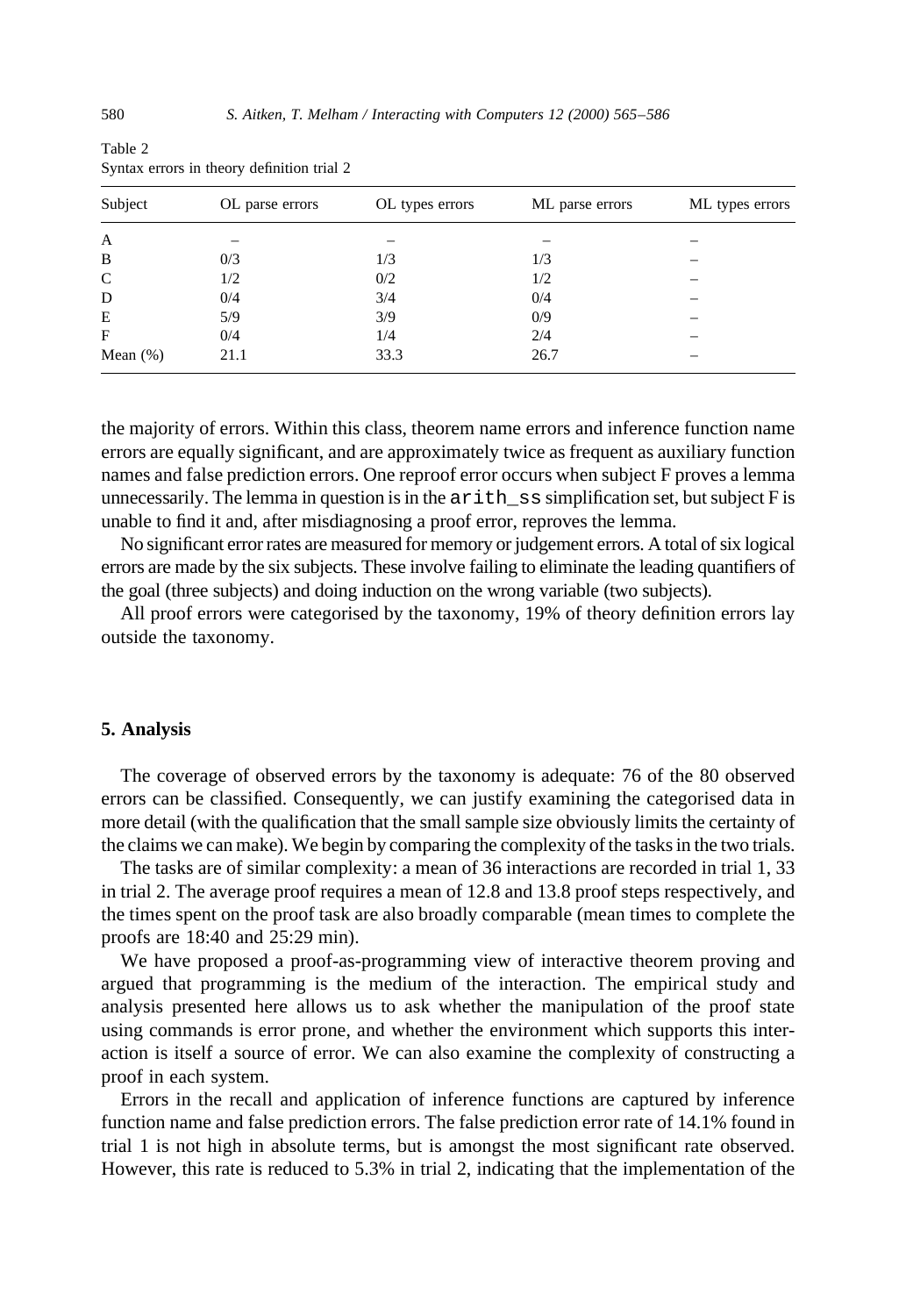state manipulation function is an important factor in the usability of the programming medium. Errors in recalling function names are similar in the two trials, approximately 10%.

A high error rate in the use of auxiliary functions and in the construction of metalanguage expressions would indicate problems with the programming environment. Our results show that fewer errors occur in the use of auxiliary functions than in the use of inference functions and that metalanguage expressions are a lesser source of error than object logic expressions. Consequently, we conclude that the environment is not a significant source of error.

The number of inference functions and auxiliary functions must be taken into account when looking at the complexity of constructing a proof. HOL proofs contain a greater number of inference functions, a mean of 15, in comparison with the typical Isabelle proof where 5.4 different inference functions are used. The mean number of auxiliary functions used is 6.7 and 7.8, respectively. These figures show that the typical Isabelle proof requires more auxiliary functions than tactics, while the reverse is true of the average HOL proof. By carefully classifying errors, we can see that although Isabelle users need to know fewer tactics than HOL users, they need to be able to use other system functions, and the trial data indicates that errors are not necessarily reduced as a result.

The observation of the theory definition phase in trial 2 allows us to conclude that a significant number of syntax errors occur in this task. We can also begin to determine the impact of this task on the subsequent proof task. The frequency of syntax errors during the proof phase of trial 2 is lower than that of trial 1. This is due in part to the definition of types in the Isabelle theory file, which means that users do not need to annotate the goal expressions with type information—types are a notable source of error in trial 1. This indicates that while syntax errors are moved into the earlier formalisation phase and are not eliminated, there may be an advantage in this approach as interruptions to the interactive proof phase are reduced.

Low error rates for experienced users do not indicate that the command line environment is without problems. Error messages are often difficult to interpret and help provision is minimal. Improvements to the environment are now discussed.

#### **6. Conclusions**

The proposed error taxonomy has been shown to capture the majority of errors observable in interactive proof attempts. It can therefore be considered adequate as a usability metric. The results of trials on two different theorem provers indicate that error analysis can identify differences in error distribution between the classes of syntax errors and interaction errors.

In the systems selected for these trials, the interface was simply the command line of the theorem prover and the differences in user error are explainable by considering the underlying theorem-proving technology. User interaction will be significantly modified by the addition of graphical components into theorem-prover interfaces, and an analysis of errors can be expected to reveal how graphical components assist or hinder user interaction, in comparison with textbased interfaces. In this case, the explanation of differences in error frequency will be in terms of interface features, rather than in terms of theorem-proving technology.

For example, if tactic construction was to be aided by selecting the inference function from a menu it might be expected that inference function name errors and metalanguage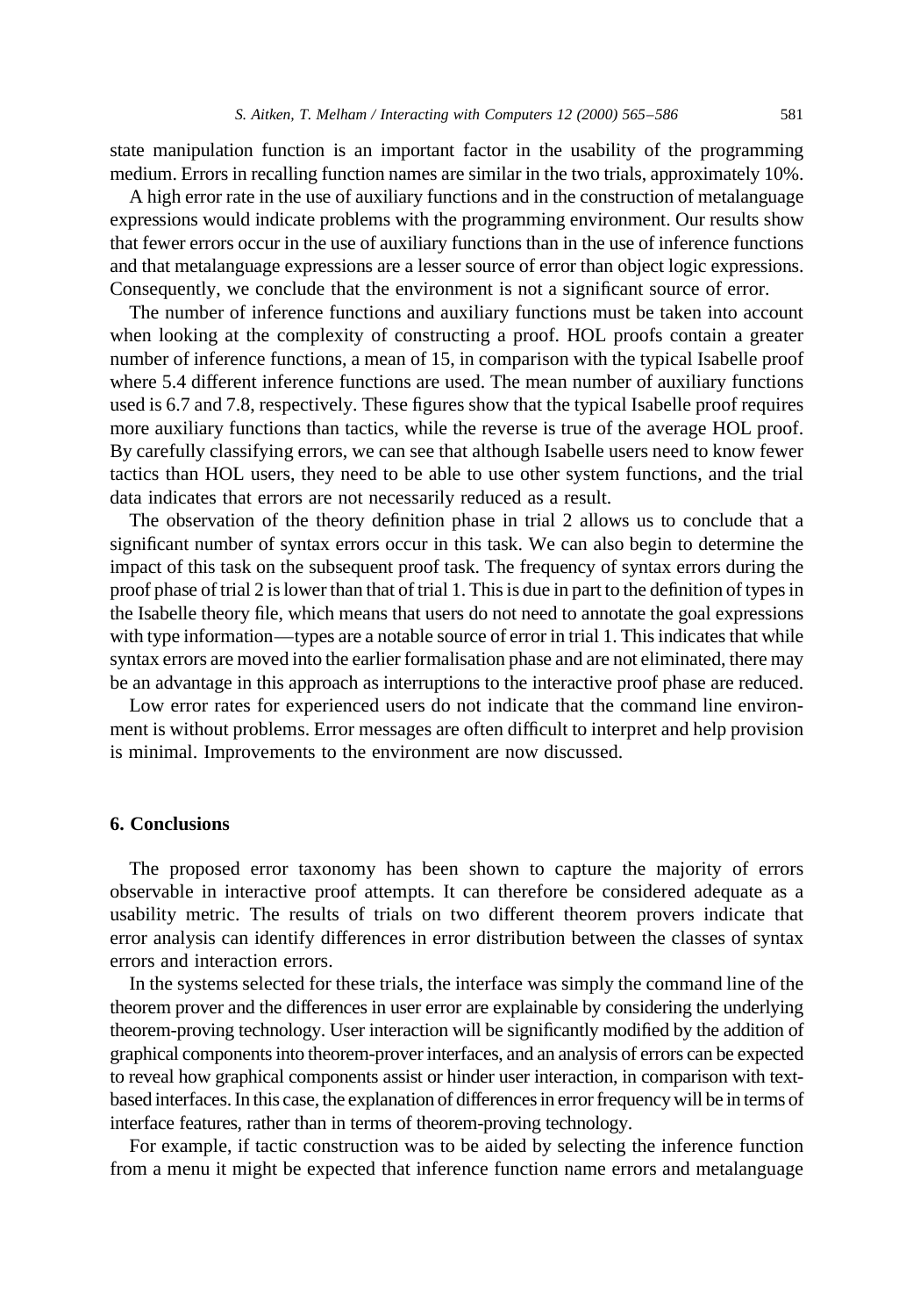parse errors would decrease. An increase in metalanguage semantics errors could also occur as users might select functions they did not understand. An experimental evaluation would be required to determine the advantages of the menu feature. A more radical redesign of the interface where some tactics are replaced by direct manipulation would eliminate several classes of error as the user would not be required to construct the tactic. However, new types of concrete interaction error would be possible. The user would also have to switch between different models of how to translate from abstract proof to concrete interaction and logical errors might increase.

The results of the trials reported here have a number of practical implications for the design of proof environments and the user interface:

- Improved support for the entry of object logic expressions and improved feedback of error information would be valuable.
- The introduction of a distinct theory definition phase may reduce proof phase errors. In addition, adequate interactive feedback of errors in the theory is required.
- Better theorem search and matching tools could reduce two sources of error (theorem name and reproof errors).
- Improved access to information about defined constants, theory structure, tactic names and specification would aid users who cannot recall this information from memory, but can readily make use of it once it has been found.

The evaluation method we have presented allows us to distinguish the classes of error that are of most interest to us from a usability perspective. The taxonomy is derived from an analysis of the notations and programming environment as presented to the user, rather than from a general analysis of the causes of human error (see [33] for such a treatment). Consequently, a taxonomy which is constructed by this method will always be relevant to a specific class of interactive systems, rather than to all systems. We consider this concreteness to be a positive feature. Our approach requires us to make only minimal assumptions about the problem solving activity of subjects. Therefore, subjects can be given realistic tasks to perform and can be observed in their typical working environment. These are important features of a practical methodology for usability assessment.

# **Appendix A**

The subjects' experience with the prover and the number of interactions required to complete the task are detailed in Tables A.1–A.6.

| Subject        | HOL experience (months) | Current HOL usage | Number of interactions | Time (min:s) |
|----------------|-------------------------|-------------------|------------------------|--------------|
|                | 54                      | VF                | 13                     | 7:36         |
| 2              | 12                      | VF                | 38                     | 10:44        |
| 3              |                         | VF                | 50                     | 19:25        |
| $\overline{4}$ | 120                     | F                 | 32                     | 10:32        |
| 5              | 108                     | F                 | 39                     | 33:15        |
| 6              | 96                      | F                 | 44                     | 30:32        |

Table A.1

Basic parameters trial 1 (abbreviations: VF, very frequent; F, frequent)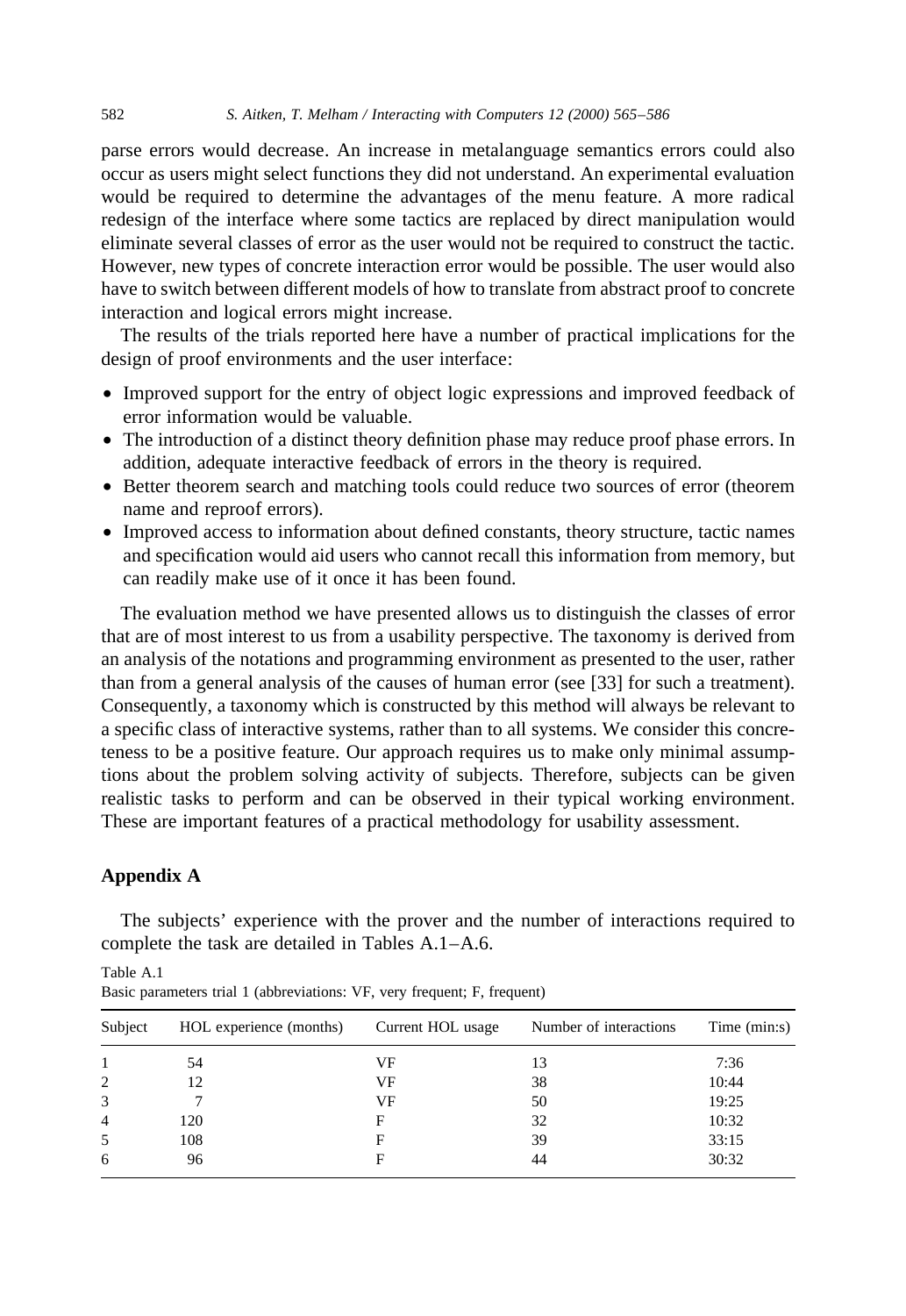| Syntax errors trial 1 |                 |                 |                 |                 |  |  |
|-----------------------|-----------------|-----------------|-----------------|-----------------|--|--|
| Subject               | OL parse errors | OL types errors | ML parse errors | ML types errors |  |  |
| 1                     | 0/3             | 0/3             | 0/13            | 0/13            |  |  |
| 2                     | 0/10            | 1/10            | 1/35            | 0/35            |  |  |
| 3                     | 1/9             | 2/9             | 0/46            | 0/46            |  |  |
| $\overline{4}$        | 0/6             | 0/6             | 1/28            | 0/28            |  |  |
| 5                     | 3/6             | 0/6             | 1/39            | 0/39            |  |  |
| 6                     | 0/16            | 4/16            | 0/42            | 0/42            |  |  |
| Mean $(\%)$           | 10.2            | 9.5             | 1.5             | 0               |  |  |

Table A.2

Table A.3 Interaction errors trial 1

| Subject        | Knowledge errors |            |                 |                     | Memory errors  |                  | Judgement errors |                 |                 |
|----------------|------------------|------------|-----------------|---------------------|----------------|------------------|------------------|-----------------|-----------------|
|                | ΙF<br>name       | AF<br>name | Theorem<br>name | False<br>prediction | $Re-$<br>proof | Proof<br>context | <b>Names</b>     | OL<br>semantics | ML<br>semantics |
| 1              | 0/13             | 0/6        | 0/1             | 0/6                 | $\Omega$       | 0/7              |                  | 0/3             | 0/13            |
| 2              | 1/14             | 0/5        | 0/2             | 1/14                | $\Omega$       | 2/18             | 0/1              | 0/10            | 0/35            |
| 3              | 2/14             | 0/9        | 1/3             | 3/14                |                | 0/19             | 0/1              | 0/9             | 2/46            |
| $\overline{4}$ | 0/16             | 0/6        | 0/3             | 2/12                |                | 0/10             | 0/2              | 0/6             | 0/28            |
| 5              | 2/16             | 0/8        | 3/4             | 1/16                | $\Omega$       | 0/16             | 0/2              | 0/6             | 0/39            |
| 6              | 0/17             | 0/6        | 1/2             | 5/15                |                | 0/17             | 0/4              | 0/16            | 0/42            |
| Mean $(\%)$    | 7.7              | $\Omega$   | 26.4            | 14.1                |                | 1.9              | $\Omega$         | 0               | 0.7             |

Table A.4 Basic parameters (abbreviations: VF, very frequent; F, frequent)

| Subject       | Experience<br>(months) | Current<br>usage | Number<br>οf<br>interactions | Total<br>time<br>(min:s) | Proof<br>time<br>(min:s) |
|---------------|------------------------|------------------|------------------------------|--------------------------|--------------------------|
| A             | 96                     | VF               | 10                           | 8:05                     | 5:33                     |
| B             | 6                      | VF               | 26                           | 38:24                    | 32:15                    |
| $\mathcal{C}$ | 30                     | F                | 45                           | 47:24                    | 36:53                    |
| D             | 30                     | F                | 42                           | 32:21                    | 18:31                    |
| E             | 18                     | F                | 37                           | 41:26                    | 10:42                    |
| $_{\rm F}$    | 6                      | F                | 38                           | 47:48                    | 34:13                    |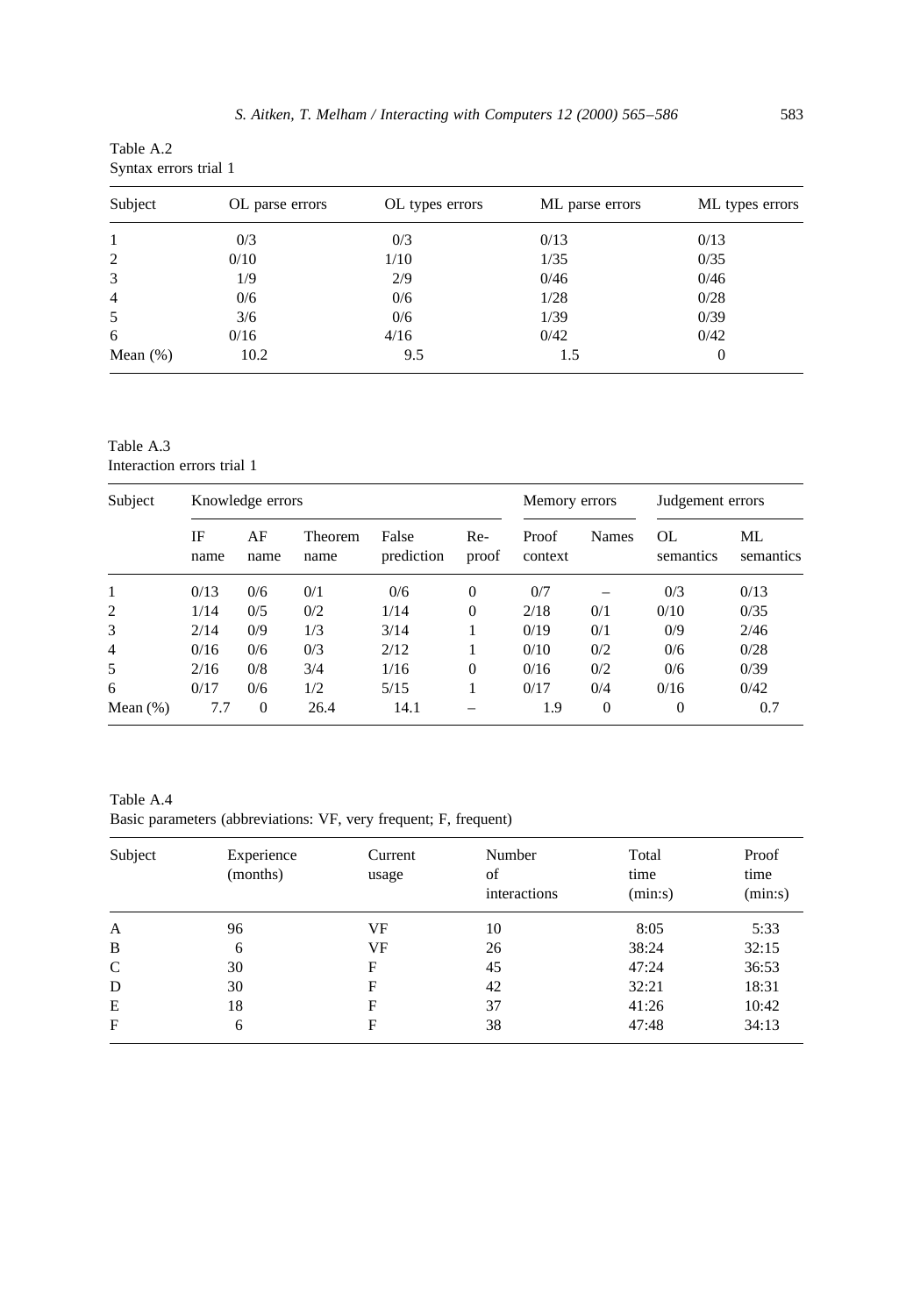| Subject      | OL parse errors | OL types errors | ML parse errors | ML types errors |
|--------------|-----------------|-----------------|-----------------|-----------------|
| А            | 0/3             | 0/3             | 0/10            | 0/10            |
| B            | 0/7             | 0/7             | 0/26            | 0/26            |
| $\mathsf{C}$ | 0/11            | 0/11            | 0/45            | 0/45            |
| D            | 3/8             | 0/8             | 1/42            | 0/42            |
| $E^a$        | 0/1             | 0/1             | 0/37            | 0/37            |
| F            | 0/13            | 0/13            | 0/38            | 0/38            |
| Mean $(\%)$  | 6.25            | 0               | 0.4             | 0               |

| Table A.5 |                                |  |
|-----------|--------------------------------|--|
|           | Syntax errors in proof Trial 2 |  |

<sup>a</sup> This subject did not complete the proof.

Table A.6 Interaction errors trial 2

| Subject       |            | Knowledge errors |                 |                           |          | Memory errors    |          | Judgement errors |                 |
|---------------|------------|------------------|-----------------|---------------------------|----------|------------------|----------|------------------|-----------------|
|               | ΙF<br>name | AF<br>name       | Theorem<br>name | False<br>prediction proof | Re-      | Proof<br>context | Names OL | semantics        | ML<br>semantics |
| A             | 0/4        | 0/5              | 0/2             | 0/4                       | $\theta$ | 0/5              | 0/3      | 0/3              | 0/10            |
| B             | 1/5        | 0/6              | 0/4             | 0/17                      | $\theta$ | 0/18             | 0/3      | 0/7              | 0/26            |
| $\mathcal{C}$ | 0/8        | 0/10             | 1/7             | 2/21                      | $\theta$ | 0/24             | 0/4      | 0/11             | 0/45            |
| D             | 1/5        | 0/11             | 1/3             | 2/9                       | $\theta$ | 0/11             | 0/5      | 0/8              | 0/42            |
| $E^a$         | 0/1        | 1/4              | 1/4             | 0/9                       | $\theta$ | 0/10             | 0/1      | 0/1              | 1/37            |
| F             | 1/5        | 0/7              | 0/5             | 0/18                      |          | 0/19             | 0/4      | 0/13             | 0/38            |
| Mean $(\%)$   | 10.0       | 4.2              | 12.1            | 5.3                       | ٠        | $\Omega$         | $\Omega$ | $\Omega$         | 0.5             |

<sup>a</sup> This subject did not complete the proof.

# **References**

- [1] E.M. Clarke, J.M. Wing, Formal methods: state of the art and future directions, ACM Computing Surveys 28 (4) (1996) 626–643.
- [2] L.C. Paulson, Isabelle: a generic theorem prover, Lecture Notes in Computer Science, 828, Springer, Berlin, 1994.
- [3] M.J.C. Gordon, T.F. Melham (Eds.), Introduction to HOL: a Theorem Proving Environment for Higher Order Logic Cambridge University Press, Cambridge, UK, 1993.
- [4] S. Owre, J.M. Rushby, N. Shankar, PVS: a prototype verification system, in: D. Kapur (Ed.), Proceedings of the 11th Conference on Automated Deduction, LNAI, 607, Springer, Berlin, 1992, pp. 748–752.
- [5] S.P. Miller, M. Srivas, Formal verification of the AAMP5 microprocessor: a case study in the industrial use of formal methods, Workshop on Industrial Strength Formal Methods, WIFT'95, IEEE Computer Society Press, Silver Spring, MD, 1995.
- [6] A.J. Camilleri, A hybrid approach to verifying liveness in a symmetric multi-processor, Proceedings of the 10th International Conference on Theorem Proving in Higher-Order Logics, LNAI, 1275, Springer, Berlin, 1997 pp. 49–67.
- [7] E.L. Gunter, Adding external decision procedures to HOL securely, Proceedings of the 11th International Conference on Theorem Proving in Higher-Order Logics, LNAI, 1479, Springer, Berlin, 1998 pp. 143–152.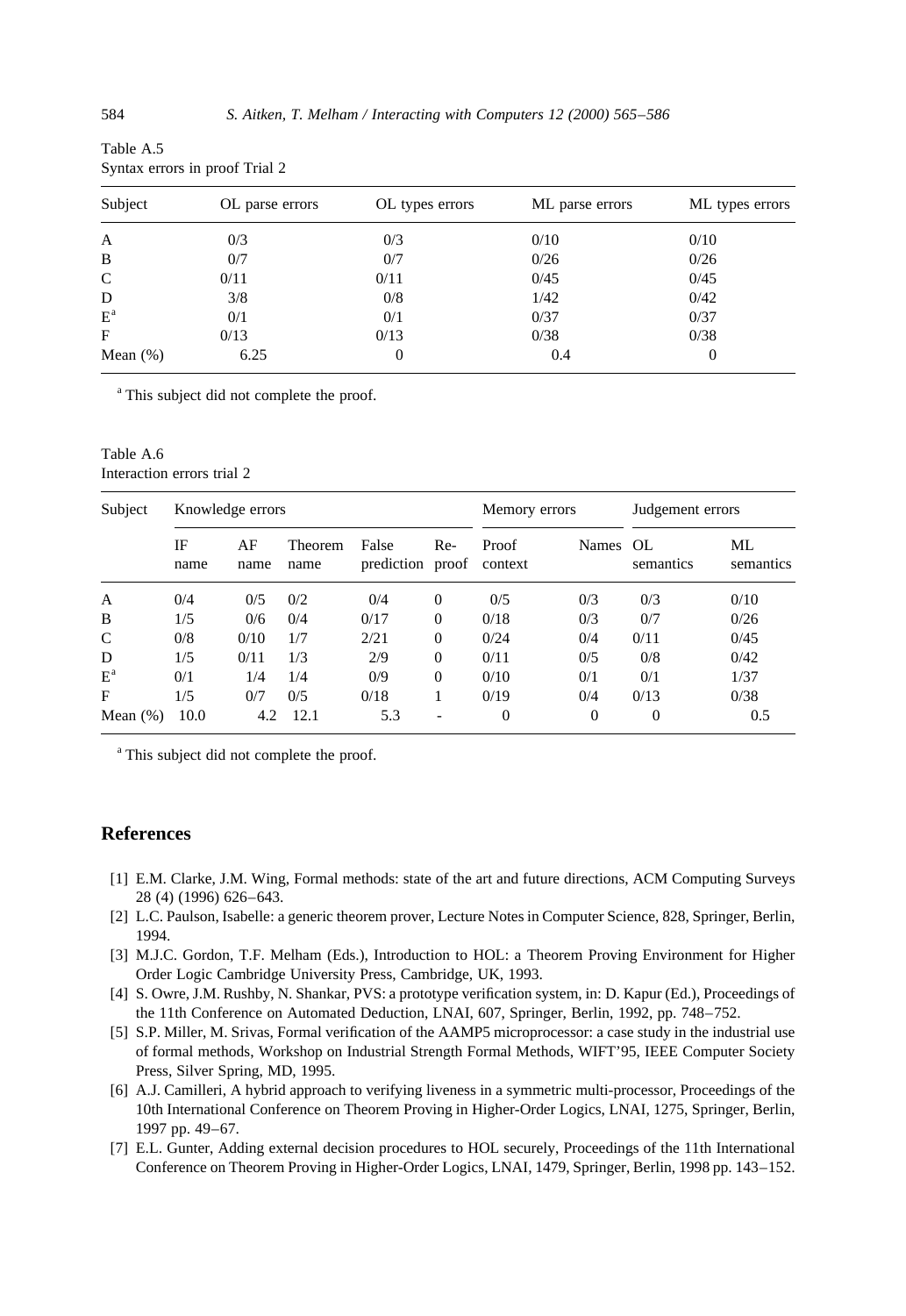- [8] A. Cant, M.A. Ozols, Xisabelle: a graphical user interface to the Isabelle theorem prover, Information Technology Division, DSTO, P.O. Box 1500, Salisbury, South Australia 5108, 1995.
- [9] L. The´ry, A proof development system for the HOL theorem prover, in: J.J. Joyce, C.-J.H. Seger (Eds.), Higher Order Logic Theorem Proving and its Applications, Lecture Notes in Computer Science, 780, Springer, Berlin, 1994, pp. 115–128.
- [10] D. Syme, A new interface for HOL: ideas, issues, and implementation, in: E.T. Schubert, P.J. Windley, J. Alves-Foss (Eds.), Higher Order Logic Theorem Proving and its Applications, Lecture Notes in Computer Science, 971, Springer, Berlin, 1995, pp. 324–339.
- [11] J. Bertot, Y. Bertot, The CtCoq experience, in: N. Merriam (Ed.), User Interfaces for Theorem Provers: UITP'96, University of York, York, UK, 1996 Technical Report.
- [12] Y. Bertot, L. Théry, A generic approach to building user interfaces for theorem provers, Journal of Symbolic Computation 25 (1998) 161–194.
- [13] R. Bornat, B. Sufrin, Jape's quiet interface, in: N. Merriam (Ed.), User Interfaces for Theorem Provers: UITP'96, University of York, York, UK, 1996 Technical Report.
- [14] Y. Bertot, T. Kleymann, D. Sequeira, Implementing proof by pointing without a structure editor, LFCS Report Series ECS-LFCS-97-368, University of Edinburgh, Edinburgh, UK, 1997.
- [15] D.A. Norman, The Psychology of Everyday Things, Basic Books, New York, 1988.
- [16] N.A. Merriam, A.M. Dearden, M.D. Harrison, Assessing theorem proving assistants: concepts and criteria, Proceedings of the Workshop on User Interface Design for Theorem Proving Systems, Department of Computing Science, Glasgow, 1995
- [17] J. Rasmussen, A. Pejtersen, K. Schmidt, Taxonomy for cognitive work analysis, Technical Report M-2871, Riso National Laboratory, Roskilde, Denmark, September 1990.
- [18] M. Eisenstadt, M. Brayshaw, The transparent Prolog machine (TPM): an execution model and graphical debugger for logic programming, Journal of Logic Programming 5 (1988) 277–342.
- [19] M. Brayshaw, M. Eisenstadt, Adding data and procedure abstraction to the Transparent Prolog Machine (TPM), in: K. Bowen, R. Kowalski (Eds.), Proceedings of the Fifth International Conference Symposium on Logic Programming, MIT Press, Cambridge, MA, 1988.
- [20] H. Lieberman, C. Fry, Bridging the gulf between code and behaviour in programming, Proceedings of ACM Conference of Human Factors and Computing Systems (CHI) Denver, 1995, 480–486.
- [21] P. Mullholland, A principled approach to the evaluation of software visualization: a case-study in Prolog, in: J. Stasko, J. Domingue, M. Brown, B. Price (Eds.), Software Visualization: Programming as a Mutli-media Experience, MIT Press, Cambridge, MA, 1998, 439–452.
- [22] D. Zapf, F.C. Broadbeck, M. Frese, H. Peters, J. Prumper, Errors in working with office computers: a first validation of a taxonomy for observed errors in a field setting, International Journal of Human–Computer Interaction 4 (4) (1992) 311–339.
- [23] H. Lowe, D. Duncan, XBarnacle: making theorem provers more accessible, Proceedings of the Fourteenth Conference on Automated Deduction, Townsville, Australia, LNAI, 1249, Springer, Berlin, 1997 pp. 404– 407.
- [24] T. Schubert, A tree-based, graphical interface for large proof development, in: T.F. Melham, J. Camilleri (Eds.), Supplementary Proceedings of the Seventh International Workshop on Higher Order Logic Theorem Proving and its Applications, University of Malta, Valletta, September 1994, , 1994.
- [25] S.J. Garland, J.V. Guttag, An overview of LP: the Larch Prover, in: N. Dershowitz (Ed.), Proceeding of the Third Conference on Rewriting Techniques and Applications, Springer, Berlin, 1993, 137–151.
- [26] M.J.C. Gordon, R. Milner, C.P. Wadsworth, Edinburgh LCF: a Mechanised Logic of Computation, LCNS, 78, Springer, Berlin, 1979.
- [27] J. Neilsen, A virtual protocol model for human–computer interaction, International Journal of Man– Machine Studies 24 (1986) 31–312.
- [28] E. Hutchins, J. Holland, D. Norman, Direct manipulation interfaces, in: D. Norman, S. Draper (Eds.), User Centred System Design, Erlbaum, Hillsdale, NJ, 1986.
- [29] J.S. Aitken, P. Gray, T. Melham, M. Thomas, Interactive theorem proving: a study of user activity, Journal of Symbolic Computation 25 (1998) 263–284.
- [30] E.A. Youngs, Human errors in programming, International Journal of Man–Machine Studies 6 (3) (1974) 361–376.
- [31] M.E. Sime, A.T. Arblaster, T.R.G. Green, Reducing programming errors in nested conditionals by